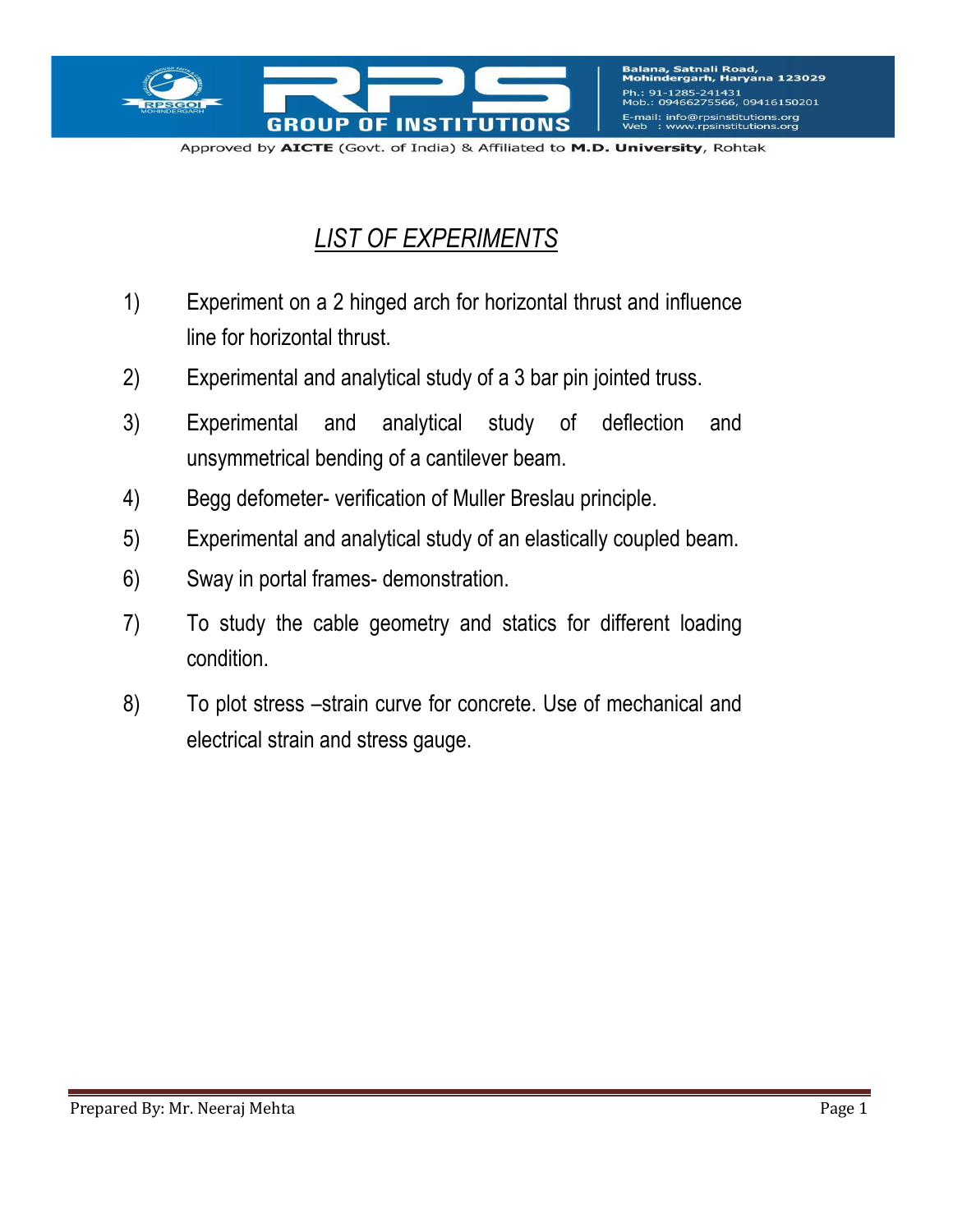

# **EXPERIMENT NO - 1**

**AIM:** Experiment on a 2 hinged arch for horizontal thrust and influence line for horizontal thrust. **Theory:-**

The horizontal thrust 'H' in the case of two hinged arch is given by:

1 1  $\int M_s y \, ds/E1$   $\int M_s y \, dx$  $H = 1 = 1$  $\int y^2 ds/E1$   $\int y^2 dx$ 0 0

Where  $ds = dx \sec\theta$ 

 $1 = 1_c \sec\theta$  and  $E!_c$  is constant

Take the case of two hinged parabolic arch subjected to a concentrated load W at a distance of kl from A. (fig.  $1$ )

In the parabolic arch, rise of arch 'y' n at any section at a distance x from A is given by  $y = Ax$ (1-x) (considering support as origin)

> When  $x = \frac{1}{2}$ ,  $y = h$ , putting these values We find  $A = 4h/1^2$ Therefore  $y = 4h/1^2(1-x)$ And  $V_A = W (1-k)$  $V_B = W k$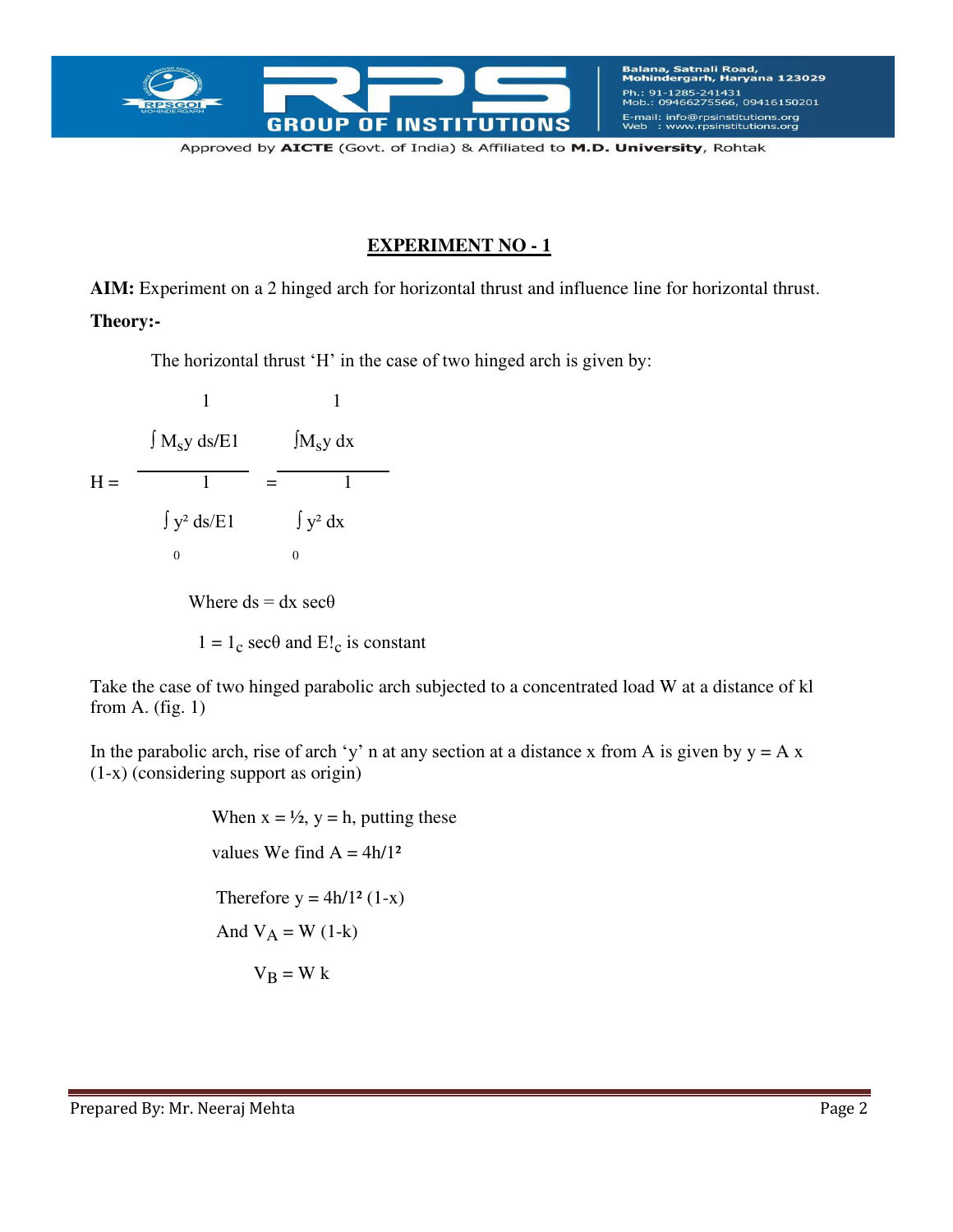

Kl and the set of the set of the set of the set of the set of the set of the set of the set of the set of the set of the set of the set of the set of the set of the set of the set of the set of the set of the set of the se ∫ Ms y dx = ∫w (I-k) x 4hx (1-x)dx/1² + ∫ Wk 4hx (1-x)/1² dx  $\mathbf{k}$ l  $= 1/3$  hWkl<sup>2</sup> (l-k) (l+k-

 $k^2$ ) l

∫y²dx = ∫ [4hx (l-x)/l²]² dx = 8/15 h²l

∫Msy dx 1/3 hWkl² (l-k) (l+k-k²)  $H = \int y^2 dx = 8/15 h^2$ 

Put  $W = 1$  and solve to get influence line ordinate for

 $H = 5$  kl/8h (k<sup>3</sup>-2k<sup>2</sup>+l)

H max. =  $(25/128)$   $(1/x)$ 

#### **Apparatus:-**

Two hinged arch model, weights, scale, dial gauge etc.

#### **Procedure:-**

- (1) Place the 1kg load on the first hanger position, move the lever the lever into contact with a 100gm hanger on the ratio 4:1 position adjust the dia gauge to zero.
- (2) Add 10kg to the 1kg hanger without shock and observe the dial reading.
- (3) Restore the dial to zero reading by adding loads to the lever hanger, say the load is W.
- (4) The experimental value of the influence ordinate at the first hanger position on is than 4W/10.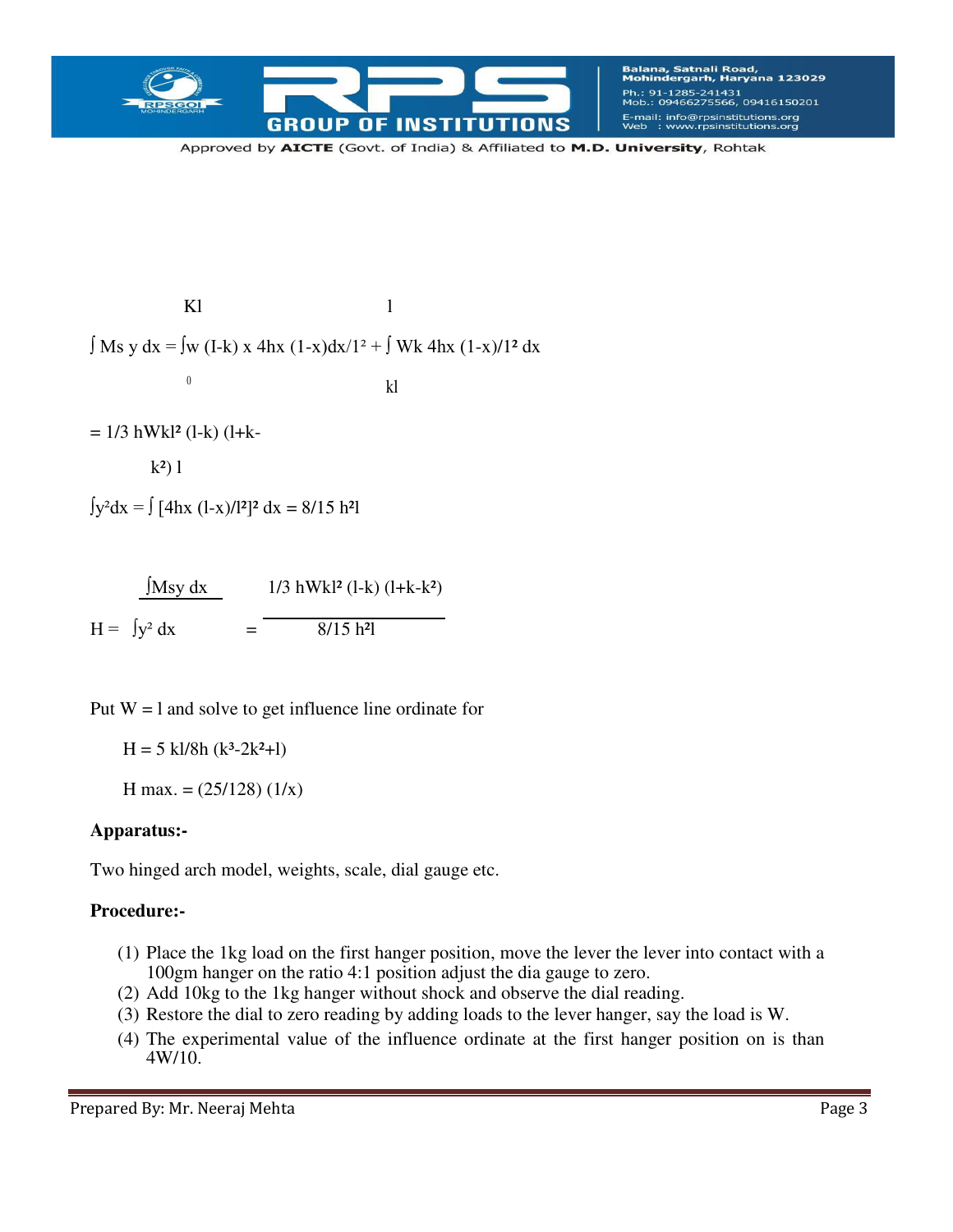

- (5) Repeat the process for all other loading position and tabulate and plot the influence ordinates.
- (6) Compare the experimental values with lhose given by above formula.

## **Precautions:-**

- (a) Apply the load without jerk.
- (b) Perform the expt. Away from vibration.

#### **Observations and calculations:-**

Span of the arch,  $l =$  mm

General rise of arch,  $h =$  mm

| Load position                | ∠ | 4 | O | ∩ | Q | 10 |
|------------------------------|---|---|---|---|---|----|
| Load $(kg)$                  |   |   |   |   |   |    |
| Influence coordinate (4W/10) |   |   |   |   |   |    |
| Calculated ordinate          |   |   |   |   |   |    |

#### **Results:-**

| Sr. No. | Balancing<br>Weight | Hanger<br>Position | Horizontal<br>Thrust<br>Experiment | $K = position$<br>of wt app<br>Span of<br>Arch | Calculated<br>Thrust | $%$ crror |
|---------|---------------------|--------------------|------------------------------------|------------------------------------------------|----------------------|-----------|
|         |                     |                    | Wa/10b                             |                                                |                      |           |
|         |                     |                    |                                    |                                                |                      |           |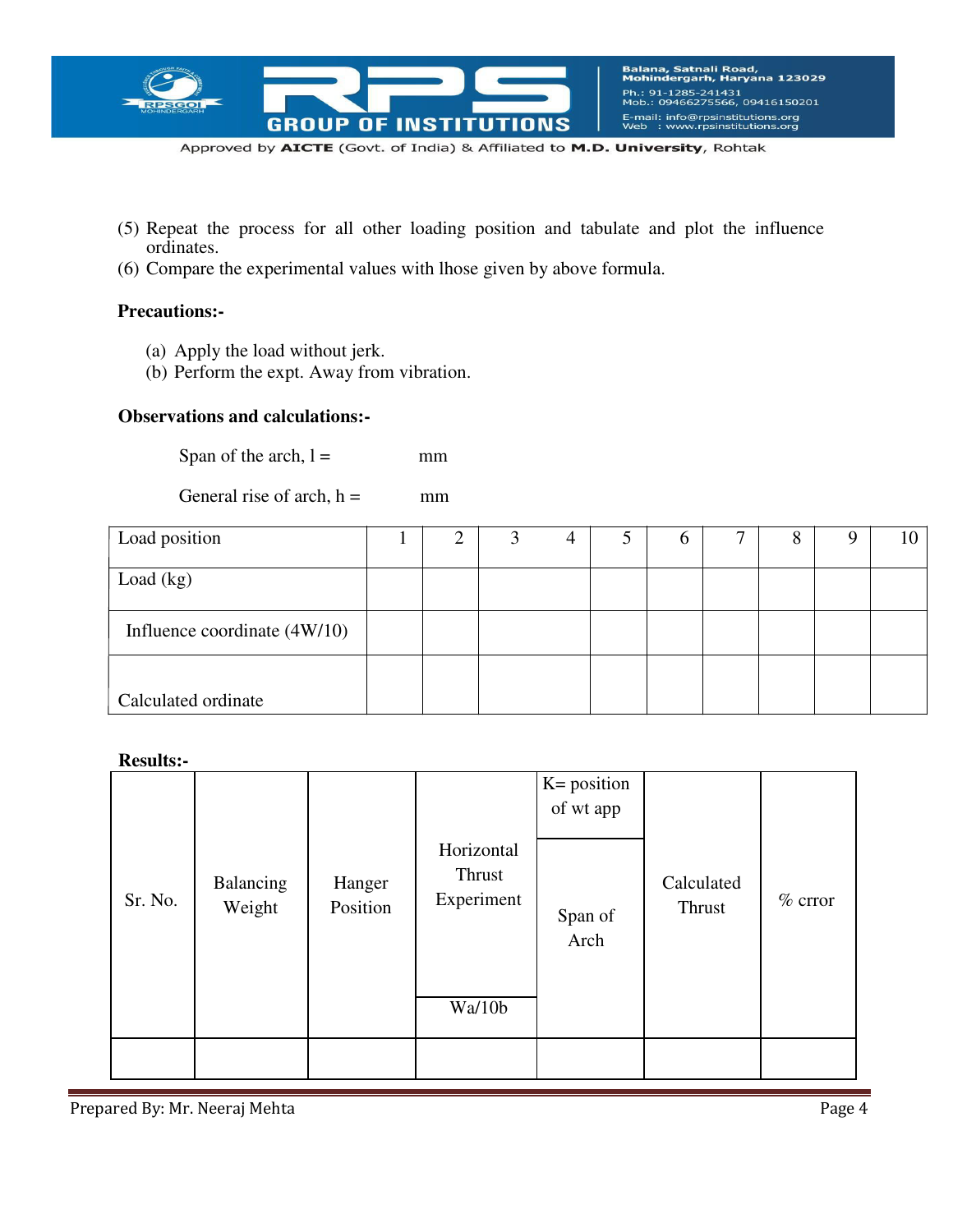

Approved by AICTE (Govt. of India) & Affiliated to M.D. University, Rohtak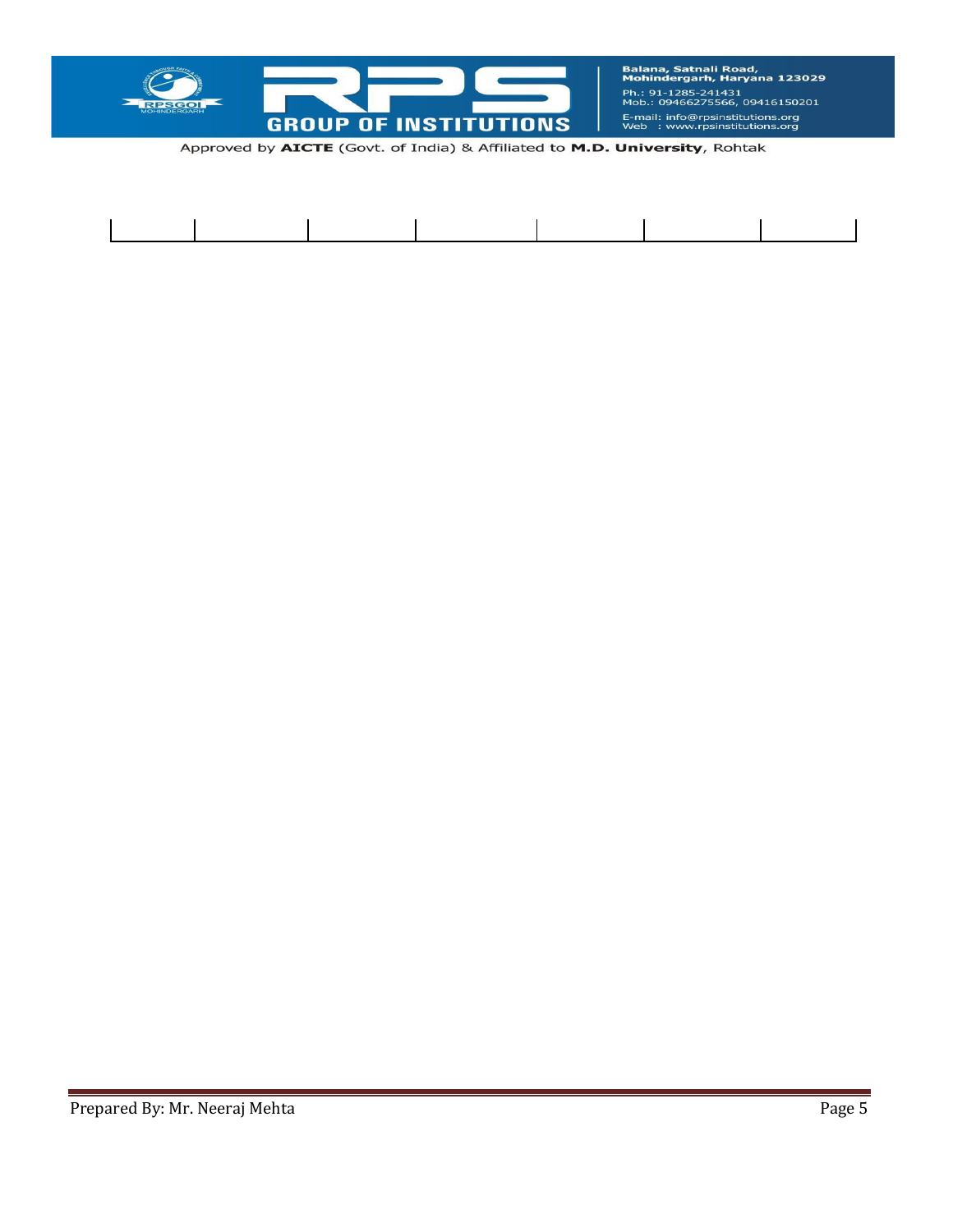

Approved by AICTE (Govt. of India) & Affiliated to M.D. University, Rohtak

#### **Precautions:-**

- (c) Apply the load without jerk.
- (d) Perform the expt. Away from vibration.

## **Observations and calculations:-**

Span of the arch,  $l =$  mm

General rise of arch,  $h =$  mm

| Load position                | ◠<br>$\angle$ | 4 | J | b | − | 8 | 9 | 10 |
|------------------------------|---------------|---|---|---|---|---|---|----|
| Load (kg)                    |               |   |   |   |   |   |   |    |
|                              |               |   |   |   |   |   |   |    |
| Influence coordinate (4W/10) |               |   |   |   |   |   |   |    |
| Calculated ordinate          |               |   |   |   |   |   |   |    |
|                              |               |   |   |   |   |   |   |    |

## **Results:-**

|         |                     |                    |                                    | $K = position$<br>of wt app |                      |           |
|---------|---------------------|--------------------|------------------------------------|-----------------------------|----------------------|-----------|
| Sr. No. | Balancing<br>Weight | Hanger<br>Position | Horizontal<br>Thrust<br>Experiment | Span of<br>Arch             | Calculated<br>Thrust | $%$ crror |
|         |                     |                    | Wa/10b                             |                             |                      |           |
|         |                     |                    |                                    |                             |                      |           |
|         |                     |                    |                                    |                             |                      |           |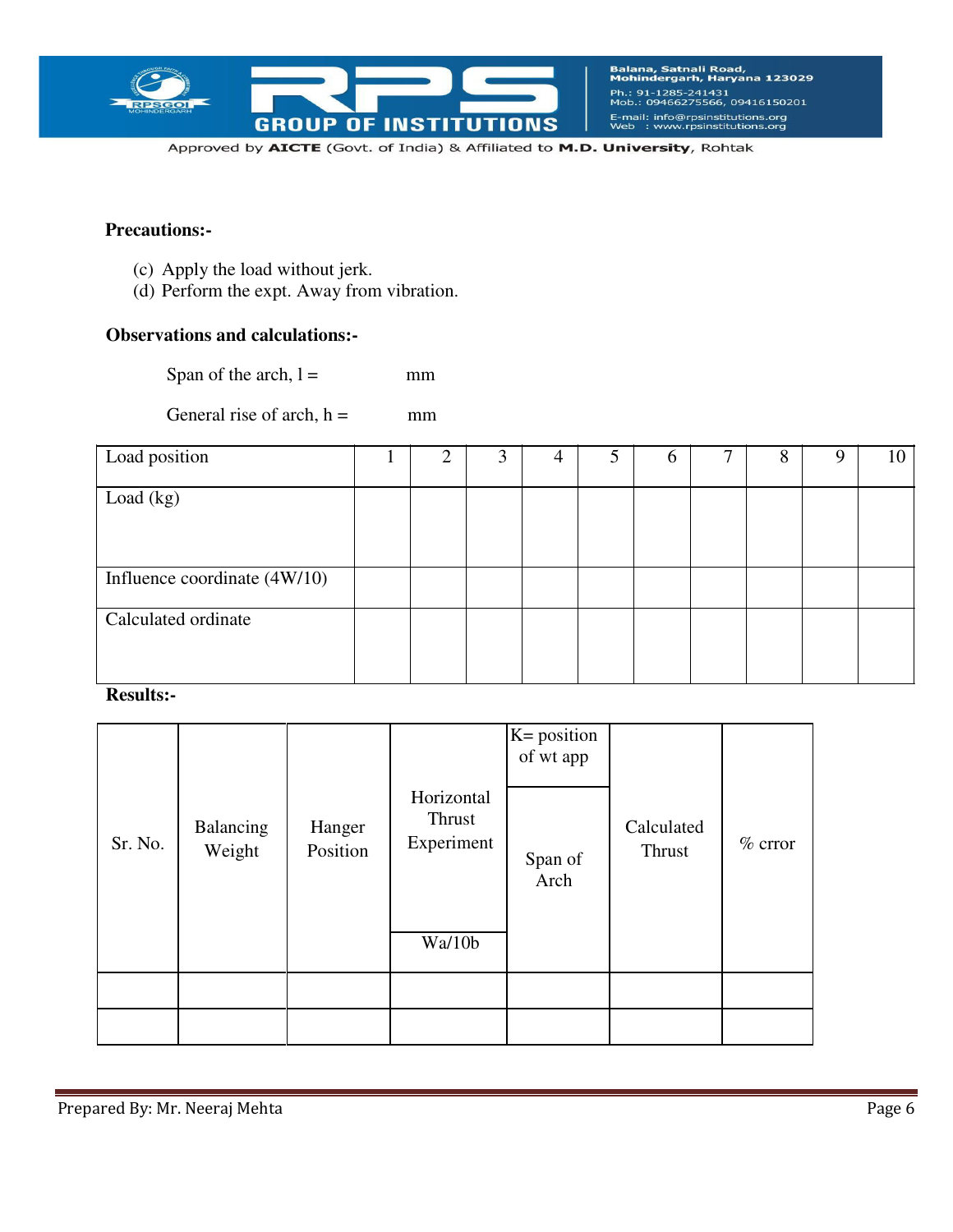

Approved by AICTE (Govt. of India) & Affiliated to M.D. University, Rohtak

**Diagram:-**



 $FIG.1$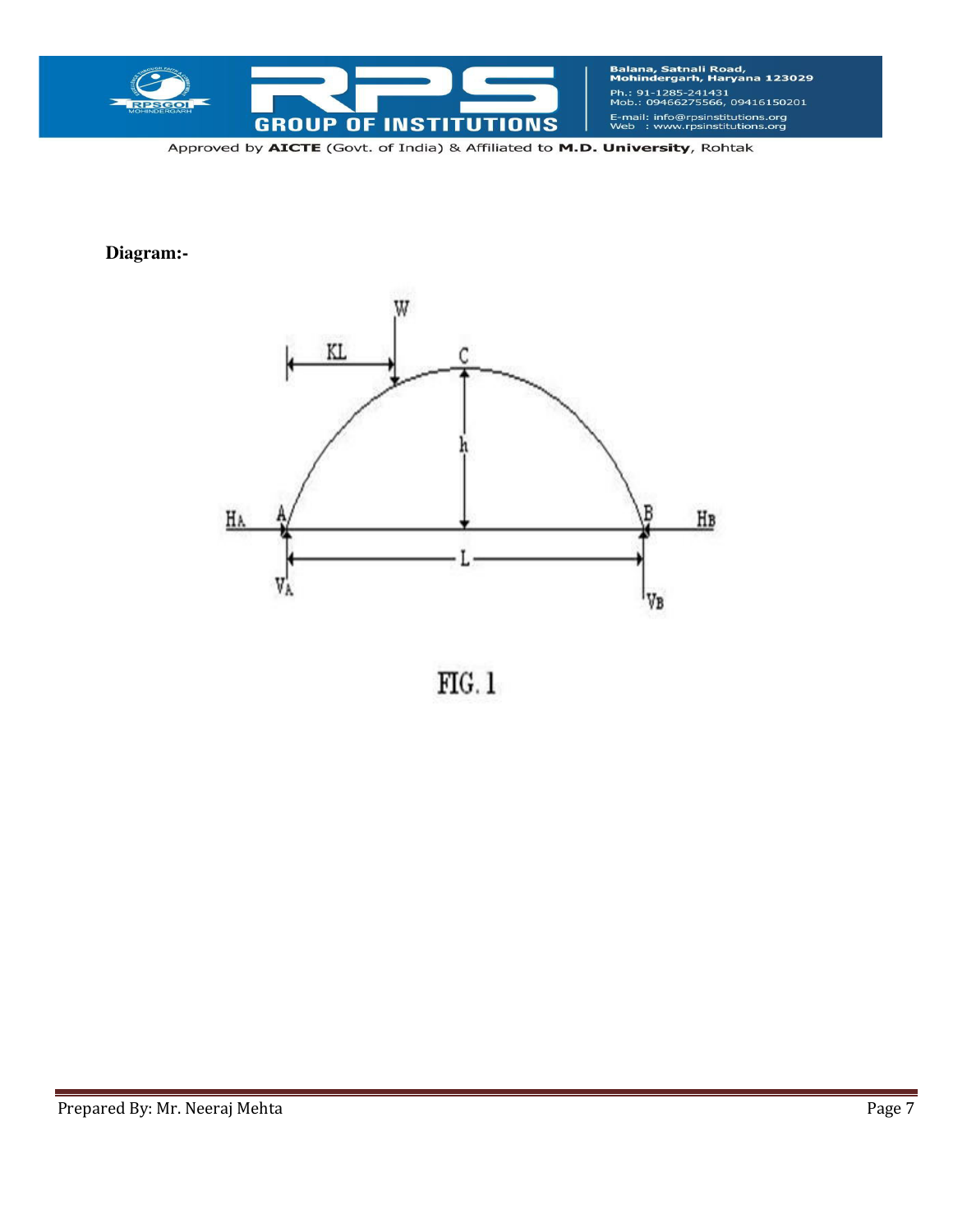

Satnali Road,<br>ergarh, Haryana 123029 431 66275566, 09416150201 info@rpsinstitutions.org<br>www.rpsinstitutions.org web

Approved by AICTE (Govt. of India) & Affiliated to M.D. University, Rohtak

# **EXPERIMENT NO - 2**

## **Object:-**

Experimental and analytical study of a 3 bar pin jointed truss.

## **Theory:-**

Following notation will be used:-

 $L_1$  = length of member AD

- $L_2$  = length of member CD
- $L_3$  = length of member BD
- a = distance AB
- $b = distance BC$
- $w =$  applied load W at D
- $V =$  vertical displacement of D under an applied load W.
- U = horizontal displacement of D under an applied load W.
- $T_1$  = tensile force in member AD
- $T_2$  = Tensile force in member CD
- $T_3$  = Tensile force in member BD

The values of U.V.T<sub>1</sub>, T<sub>2</sub> and T<sub>3</sub> are given by the following expressions:-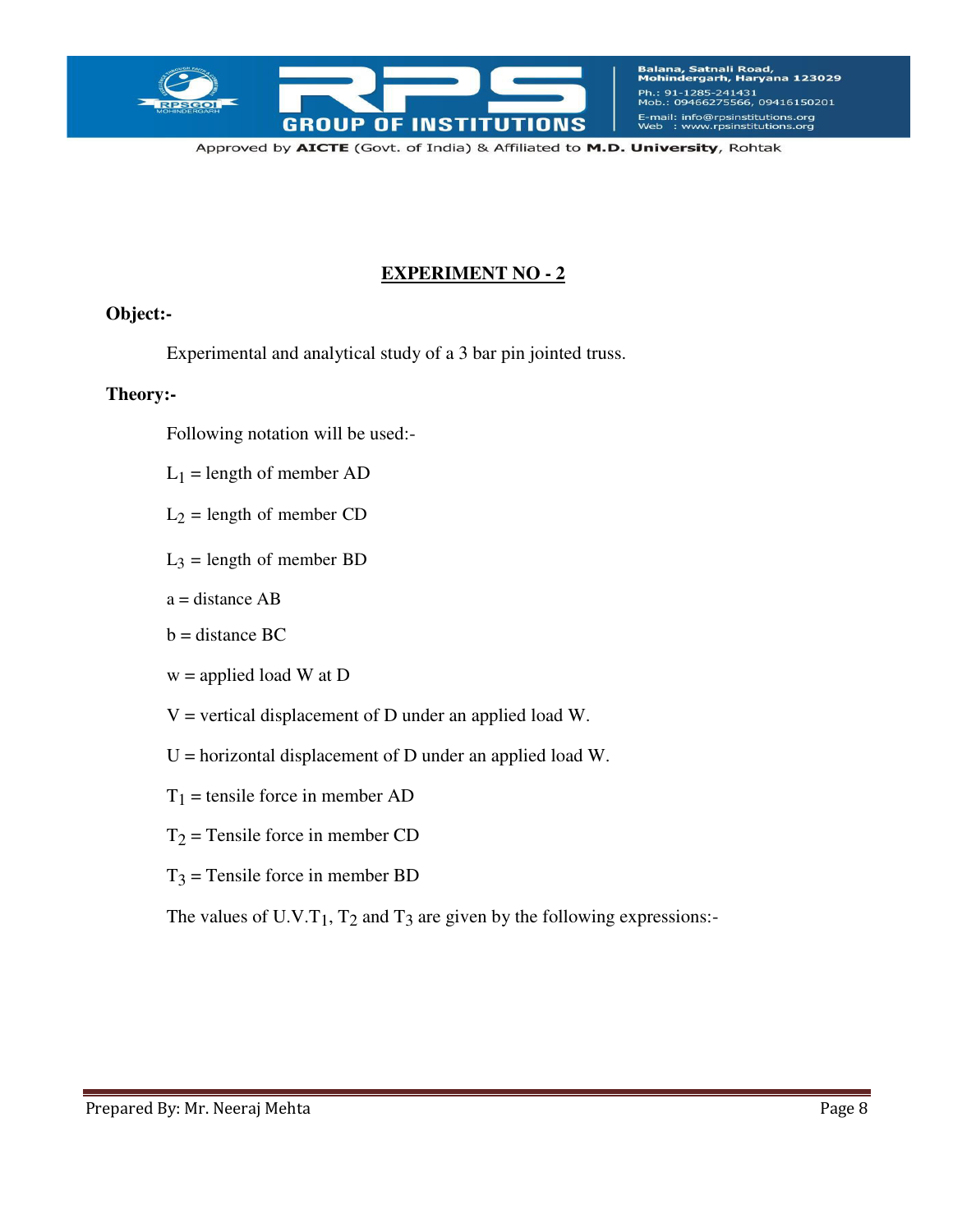



where AE/L is the stiffness of the member and is defined as force per unit deformation (extension). The stiffness (K), can be determined for each spring by taking out the spring and suspending from is loads of 1kg, 3kg, 4kg and 5kg (10, 30, 40 and 50N) in succession and measuring the extension in each case. A graph plotted between load and extension, which shall be a straight line with in elastic limit and the values of K which is the slope of the line can be found from this graph.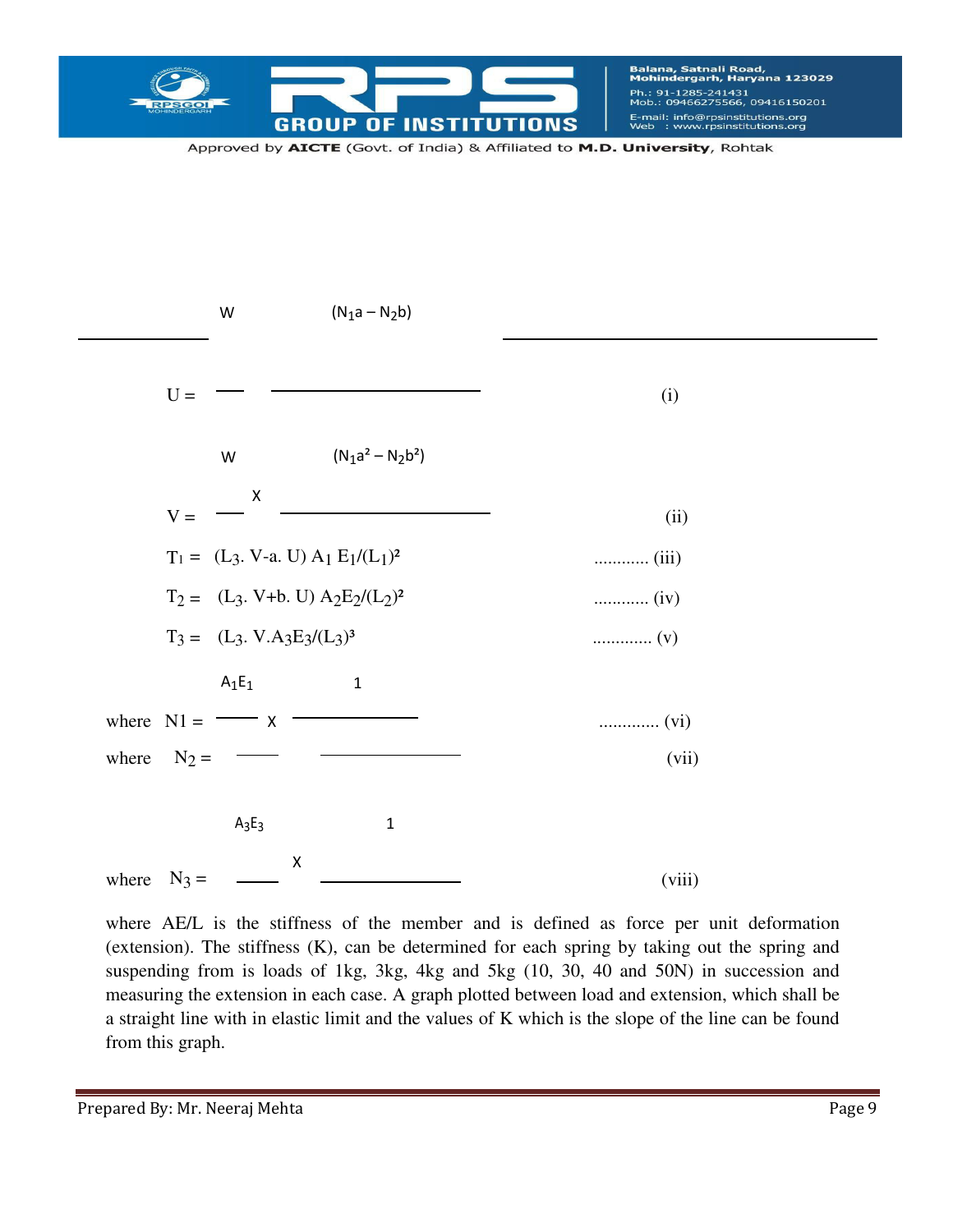

After knowing the values of U, V from equation (i) and (ii), values of  $T_1$ ,  $T_2$  and  $T_3$  can be obtained from equations (iii), (iv) and (v) and shall be compared with the measured values in spring balance of each member.

#### **Apparatus:-**

Three bar suspension system, deflection dial gauges, scale, weights etc.

#### **Procedure:-**

- (a) Find out the stiffness (K) of each spring by isolation from the apparatus.
- (b) Measure the distance a, b,  $L_1$ ,  $L_2$  and  $L_3$  with the help of a meter scale.
- (c) Fix the dial gauges at point D to measure the vertical and horizontal displacements simultaneously for each addition of vertical load.
- (d) Remove the slackness of the members by putting a load of 0.5kg (5N) load at joint D and treat the deflected position as the datum (Initialization).
- (e) Note the deflections U and V and forces  $T_1$ ,  $T_2$  and  $T_3$  atleast for 3 sets of loads.

#### **Precautions:-**

- (a) Spring stiffnesses should be found out very accurately.
- (b) Distances a, b and length L1, L2 and L3 should also measured accurately.
- (c) Tap the dial gauges before taking for vertical and horizontal displacements.

#### **Observations and calculations:-**

| Table 17.1 Stiffness of spring $(K) = A E/L$ (kg.cm) (Nmm) |  |  |  |  |  |  |
|------------------------------------------------------------|--|--|--|--|--|--|
|------------------------------------------------------------|--|--|--|--|--|--|

| Sr. No. | Load    | <b>Extension in spring (cm)</b> |           |    |  |  |  |  |
|---------|---------|---------------------------------|-----------|----|--|--|--|--|
|         | (kg)(N) | AD                              | <b>BD</b> | CD |  |  |  |  |
| 1.      | $0.0\,$ |                                 |           |    |  |  |  |  |
| 2.      | 1.0     |                                 |           |    |  |  |  |  |
| 3.      | 2.0     |                                 |           |    |  |  |  |  |
| 4.      | 3.0     |                                 |           |    |  |  |  |  |
| 5.      | 4.0     |                                 |           |    |  |  |  |  |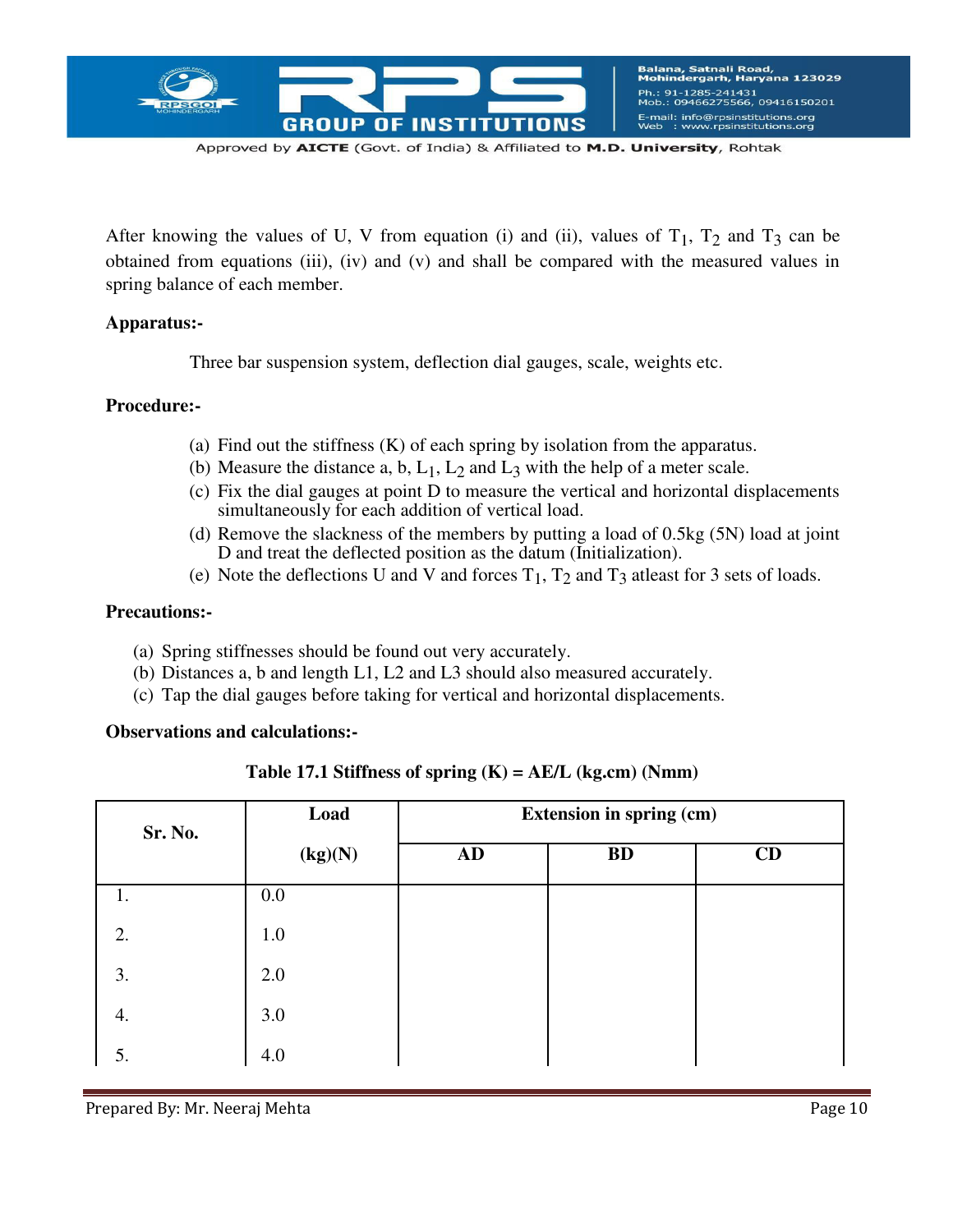



# **Table 17.2 Values of U, V, T1, T2, T3**

| Value of       | Load system 1 | Load system 2 | Load system 3 |
|----------------|---------------|---------------|---------------|
| U              |               |               |               |
| V              |               |               |               |
| $T_1$          |               |               |               |
| T <sub>2</sub> |               |               |               |
| $T_3$          |               |               |               |
|                |               |               |               |

# **Result:-**

Compare the experimental and analytical values of  $T_1$ ,  $T_2$  and  $T_3$  and give your comments.

#### **Diagram:-**



#### FIG. - 3 Bar pin-Jointed truss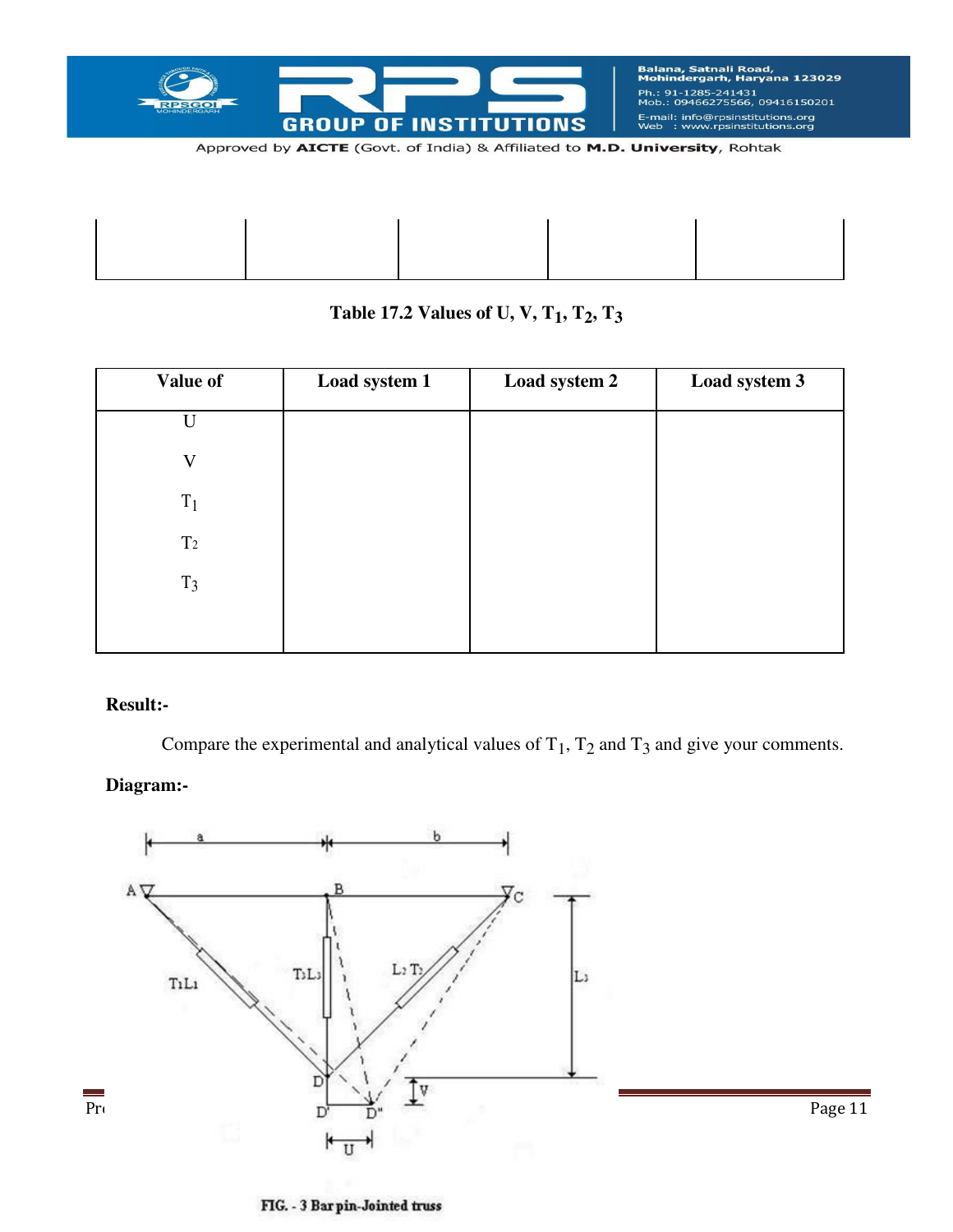

# **EXPERIMENT - 3**

## **Object:-**

Experimental and analytical study of defections for unsymmetrical bending of a cantilever beam.

## **Theory:-**

In structural members subjected to flexure, the Euler Bernoulli's equation  $\{\sigma / y = M / 1 =$  $E/R$  is valid only if the applied bending moment acts about one or the other principal axis of the cross section. However a member may be subject to a bending moment which acts on a plane inclined to the principal axis (say). This type of bending does not occur in a plane of symmetry of the cross section, it is called unsymmetrical bending. Since the problem related to flexure in general differs from symmetrical bending, it may be termed as skew bending.

Every cross-section of a symmetric section has two mutually perpendicular principal axes of inertia, about one of which the moment of inertia is the maximum and about the other a minimum. It can be shown that the symmetric axis of cross-section is one of the principal axes and one at right angles to the same will be the other principal axis.

From the principal of mechanics, any couple which may cause bending moment at a section of a beam may be resolved in to two components. The component of the bending moment acting around x is M cos  $\alpha$ , while the one acting around the y-axis is M is  $\alpha$ . The sense of each component follows from the sense of the total moment M. These moments may be used separately in the usual flexure formula and the compound normal stresses follow by super position as follows:

σ = ± Mxx.y/1xx ± Myy.x /1yy .................... (i)

One or the other of the principal axes of the cross-section.

- (a) Bending Moment in a plane that is not coincident with either of the principal axes.
- (b) Components of the bending moment in the plane of the principal axes.

For beams having unsymmetrical cross-section such as an angle (L) or a channel ([)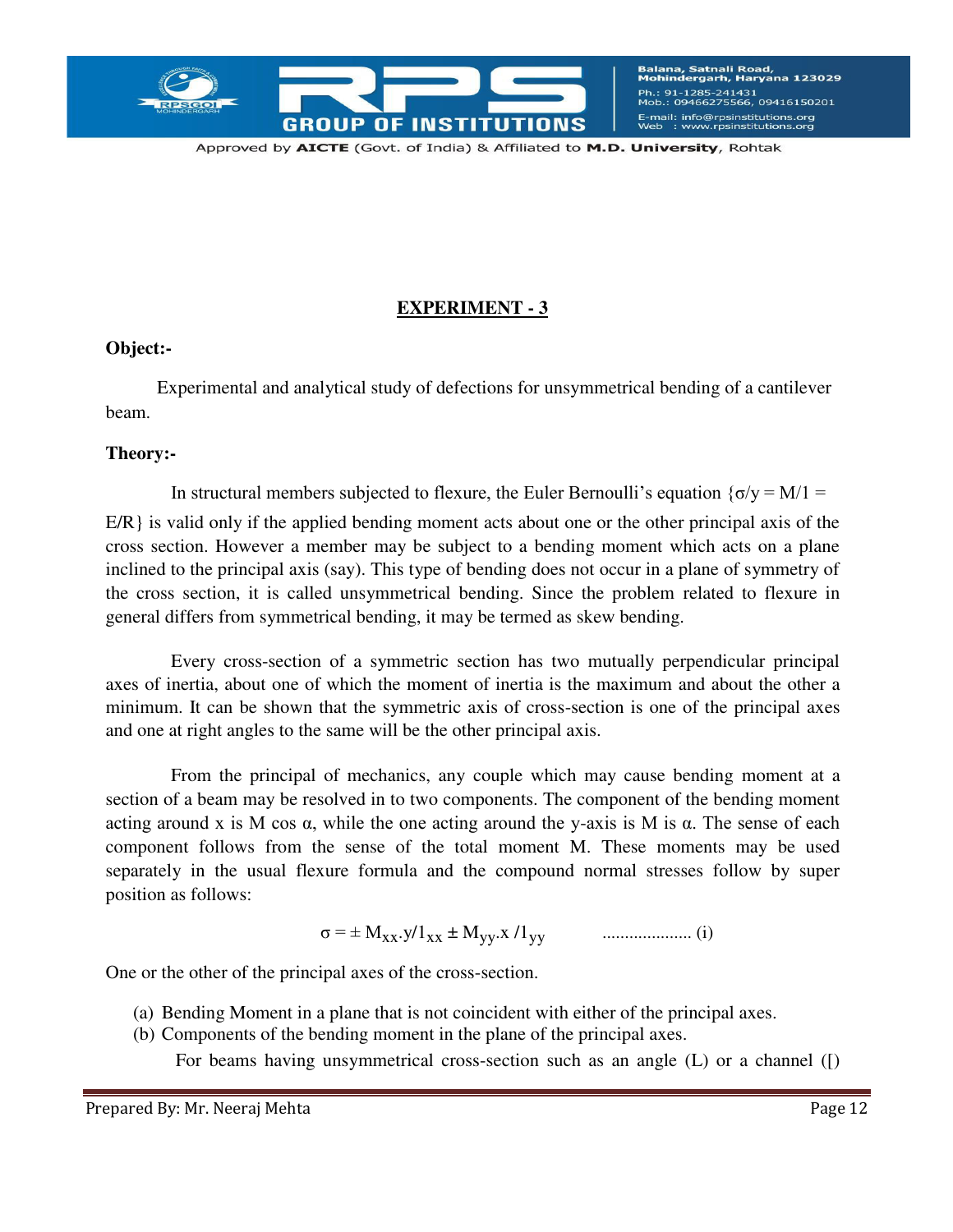

Approved by AICTE (Govt. of India) & Affiliated to M.D. University, Rohtak

section, if the plane of loading is not coincident with or parallel to one of the principal axes, the bending is not simple. In that case it is said to be unsymmetrical or non-uniplanar bending.

In the present experiment for a cantilever beam of an angle section, the plane of loading is always kept vertical and the angle iron cantilever beam itself is rotated through angles in steps of 45°.

Consider the position of the angle section as shown in Fig. (2). The plane of loading makes an angle ф with V-V axis of the section, which is one of the principal axes of the section. The components of the vertical load P along V-V and U-U axes are P cos ф and P sin ф respectively. The deflections U and V along U-V and V-V axes respectively are given by

| $V = \text{Psin } \varphi$ . L <sup>3</sup> /3EI <sub>VV</sub>  |  |
|-----------------------------------------------------------------|--|
| $_{\rm V}$ = Pcos $\varphi$ . L <sup>3</sup> /3EI <sub>uu</sub> |  |

And the magnitude of resultant deflection  $_{00}$ , is given by

\_\_\_\_\_\_\_\_\_\_\_\_

= √ Δ²y + Δ²ς ..............................(iv)

And its direction is given by

$$
\beta = \tan^{-1} \frac{1}{5} / \frac{1}{5}
$$
 (1)

Where β is the inclination of the resultant deflection with the U-U axes. This resultant displacement is perpendicular to the neutral axis n-n (Fig. 3) but notin the plane of the load P. In Fig. the following notation has been used:-

$$
00' = D
$$
  

$$
0'p = Dy
$$
  

$$
0P = D_U
$$
  

$$
0'Q = Dx
$$
  

$$
0Q = Dy
$$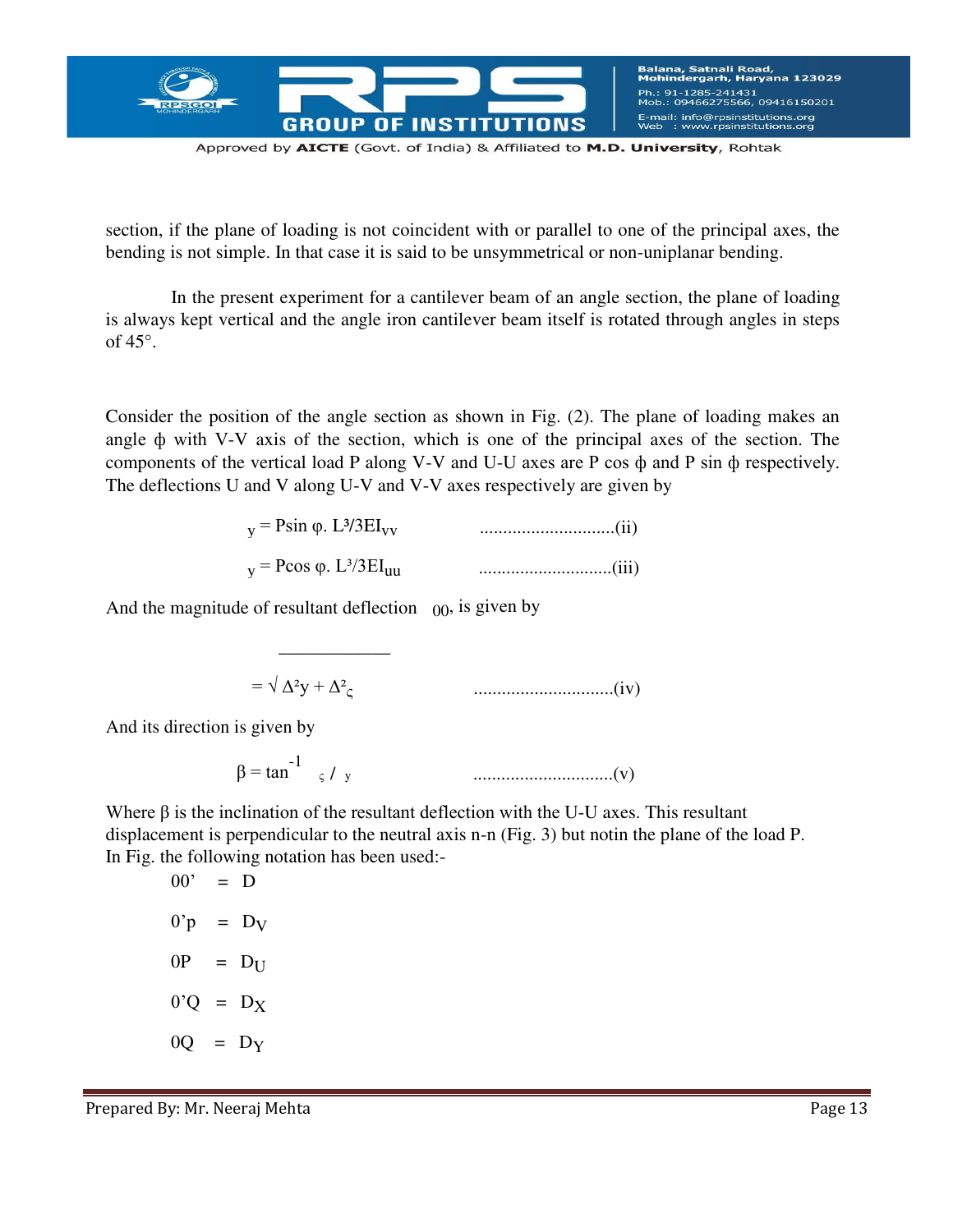

$$
y = P\cos \varphi. L^{3}
$$
\n
$$
3El_{uu}
$$
\n
$$
tan \beta = \frac{1}{\varsigma} / y = 0'P/0P = 0'
$$
\n
$$
y = P\sin \varphi. L^{3}
$$
\n
$$
3El_{vv}
$$

= lvv / luu cot φ ....................(vi)

For the angle section used in the present experiment  $l_{uu}$  and  $l_{vv}$  can be known from the tables of Bureau of Indian Standard hand book for properties of standard section. Therefore a given angle ф, the magnitude of angle β can be calculated from equation (vi).

The horizontal and vertical components of the deflection can be calculated on the basis of the geometry available as shown in Fig. 4. It can be seen.

 $\zeta$  = . cos ( $\varphi$  +  $\beta$ ) > ..................(vii)  $w = \sin (\varphi + \beta)$ 

Similarly

 $\zeta$  = . (cos φ cos β – sin φ sin β)  $=$  y cos  $\varphi \cos \theta$ sin β ..................(viii)  $\psi =$ . (sin φ cos β + cos φ sin β) = y sin φ ζ cos β ..................(xi)

Therefore the procedure of calculating the deflections would be:-

(a) Calculate  $U$  and  $V$  using equations (ii and iii)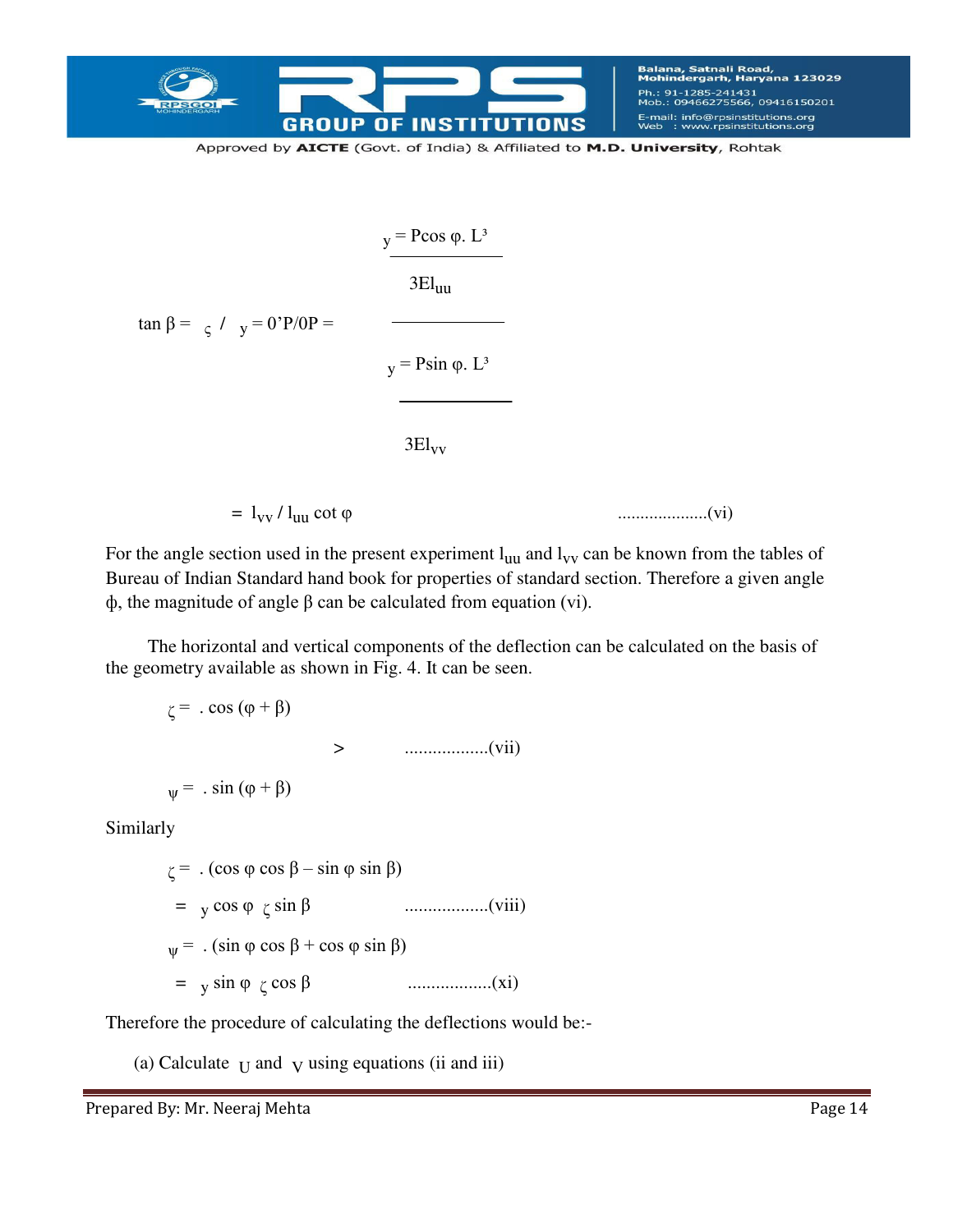

- (b) Compute using equations (iv)
- (c) Compute β using equation (vi)
- (d) Calculate the required values of  $\bar{x}$  v using equations (viii) and (ix).

## **Apparatus**:-

Cantilever beam having an equal angle section. The beam is fixed at one end with possibility of rotation of 45° intervals and clamped. At the free end, the loading arrangements are such that vertical loading is always ensured, dial gauges, weights etc.

## **Procedure:-**

- (a) Clamp the beam at zero position and put a weight of 500gms (5N) on the hanger and lake the zero loading on the beam to activate the member.
- (b) Set the dial gauges to zero reading to measure vertical and horizontal displacements at the free end of the beam.
- (c) Load the beam in steps of 1kg (10N) up to 8kg (80N) and note the vertical and horizontal deflections each time.
- (d) Repeat the steps (a) to (c) turning the beam through  $45^\circ$  intervals. Problem of unsymmetrical bending will arise only in those cases where the legs of the angle section are in horizontal and vertical positions. In those cases both vertical and horizontal deflections need be measured.
- (e) Compute the theoretical deflections and compare with those measured experimentally.

#### **Precautions:-**

- (1) Take care to see that you do not exert force on the free end of the cantilever beam.
- (2) Put the load on the hanger gradually without any jerk.
- (3) Perform the test at a location which is free from vibrations.

#### **Observations and calculations:-**

- (a) Material of beam mild steel.
- (b) Younges modulus of the material (E) = 2 x  $10^6$ kg/cm<sup>2</sup> (2x10<sup>5</sup>N/mm<sup>2</sup>)
- (c) Span of cantilever beam  $(L) = cm$
- (d) Sectional properties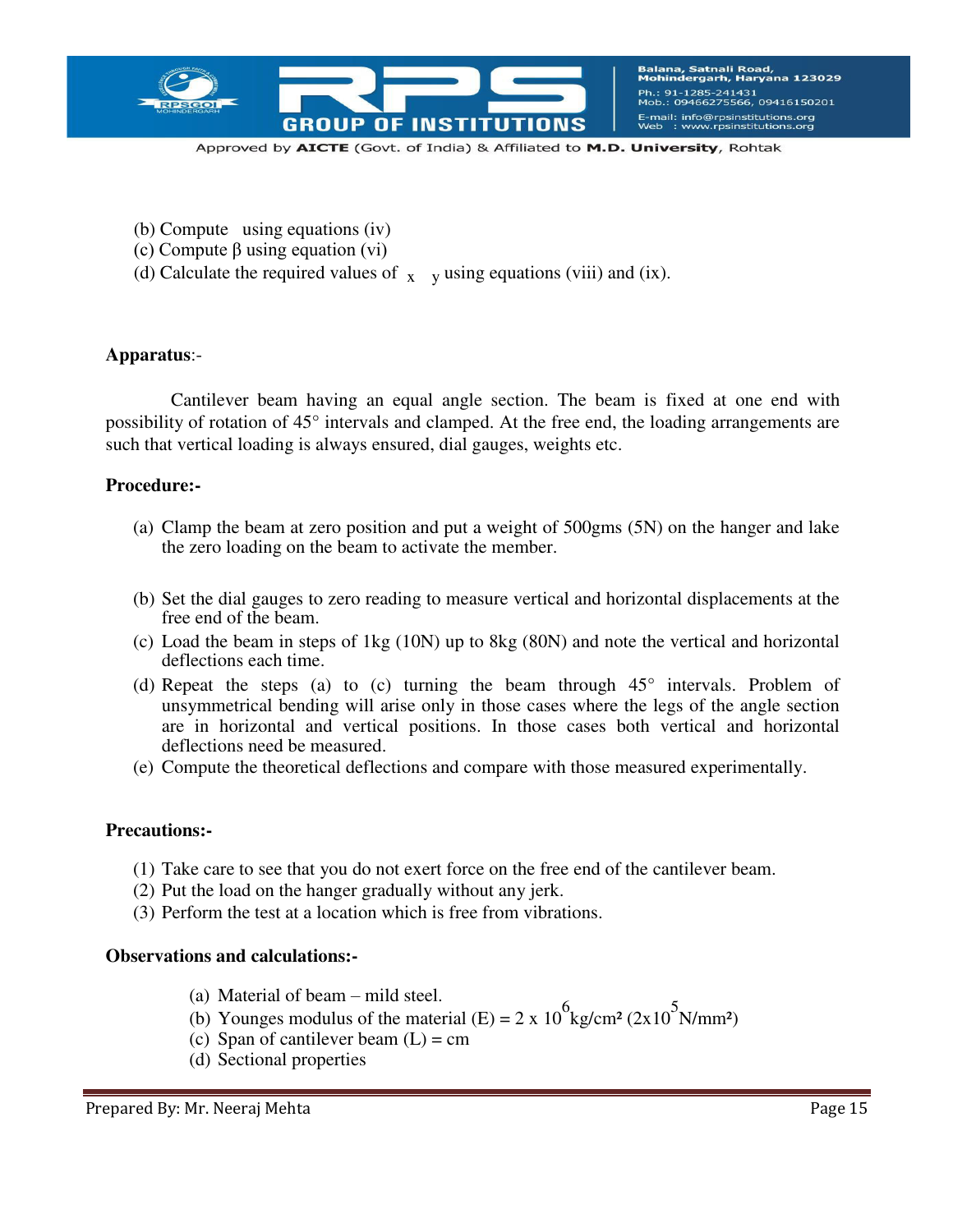

Approved by AICTE (Govt. of India) & Affiliated to M.D. University, Rohtak

|      | $Size =$ |     |                 |
|------|----------|-----|-----------------|
| ii.  | $I_{xx}$ |     | mm              |
| iii. | $I_{yy}$ | $=$ | mm              |
| iv.  | IUU      | $=$ | mm              |
| V.   | $I_{vv}$ |     | mm              |
|      | Area $=$ |     | mm <sup>2</sup> |

## **Table (B-19.1) Deflections**

| Sr. No. | Angle            | Load         | <b>Observed Deflections</b><br>(mm) |             | <b>Measured Deflections</b><br>(mm) |             |
|---------|------------------|--------------|-------------------------------------|-------------|-------------------------------------|-------------|
|         |                  | $(kg)$ $(N)$ | $\mathbf{X}$                        | $\mathbf Y$ | $\boldsymbol{\mathrm{X}}$           | $\mathbf y$ |
| 1.      | $\boldsymbol{0}$ |              |                                     |             |                                     |             |
| 2.      | $45^{\circ}$     |              |                                     |             |                                     |             |
| 3.      | $90^{\circ}$     |              |                                     |             |                                     |             |
| 4.      | $135^\circ$      |              |                                     |             |                                     |             |
| 5.      | $180^\circ$      |              |                                     |             |                                     |             |
| 6.      | $225^\circ$      |              |                                     |             |                                     |             |
| 7.      | $270^\circ$      |              |                                     |             |                                     |             |
| 8.      | $315^\circ$      |              |                                     |             |                                     |             |
|         |                  |              |                                     |             |                                     |             |

**Results:-**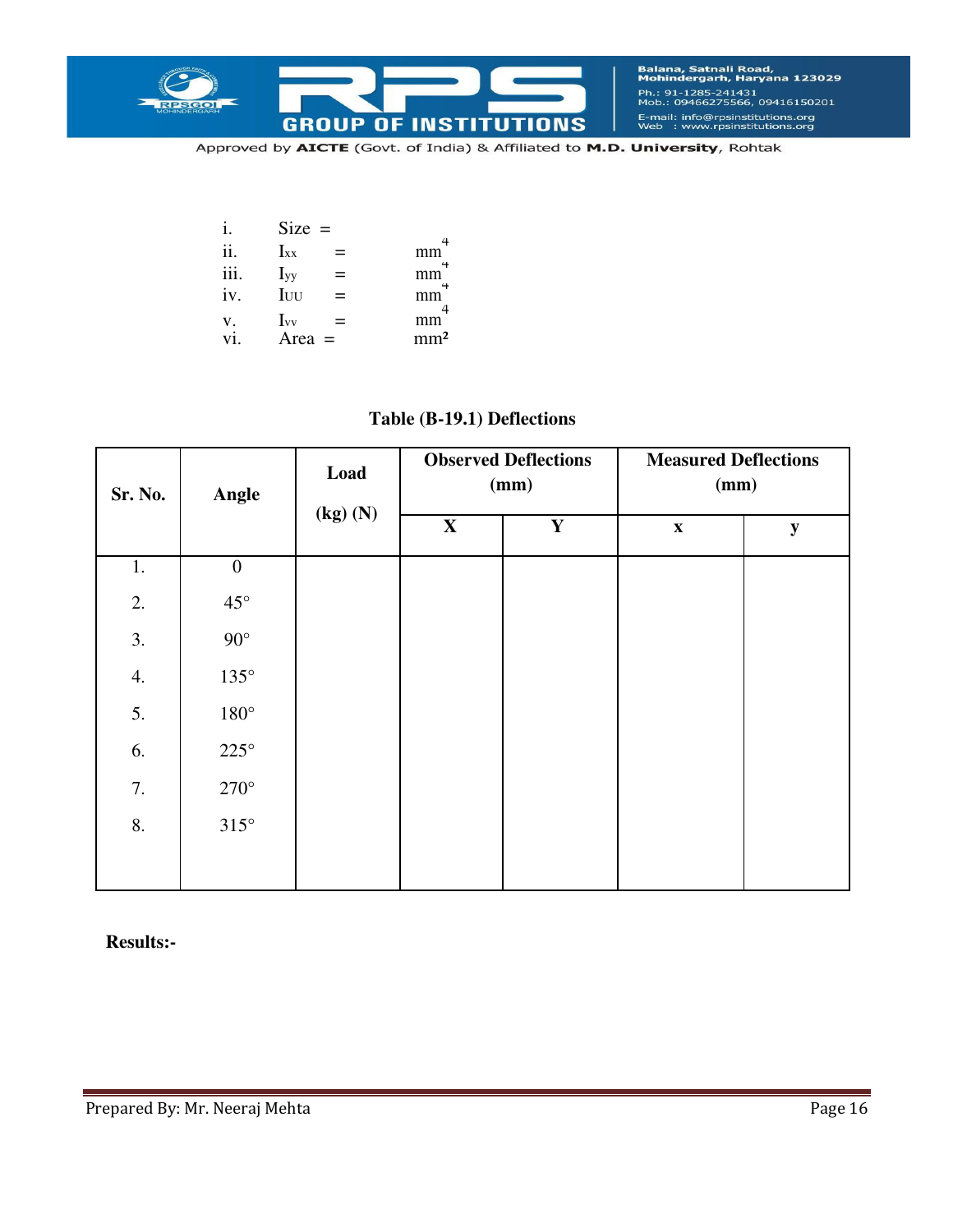

Approved by AICTE (Govt. of India) & Affiliated to M.D. University, Rohtak

# **EXPERIMENT – 4**

**Aim**: -To verify the Muller Breslau theorem by using Begg's deformator set. **Apparatus** :- Muller Breslau Principal Begg's Deformeter, Micrometer , Microscope, Functioning plugs, Influence line ordinates, Drawing board , Pins etc.



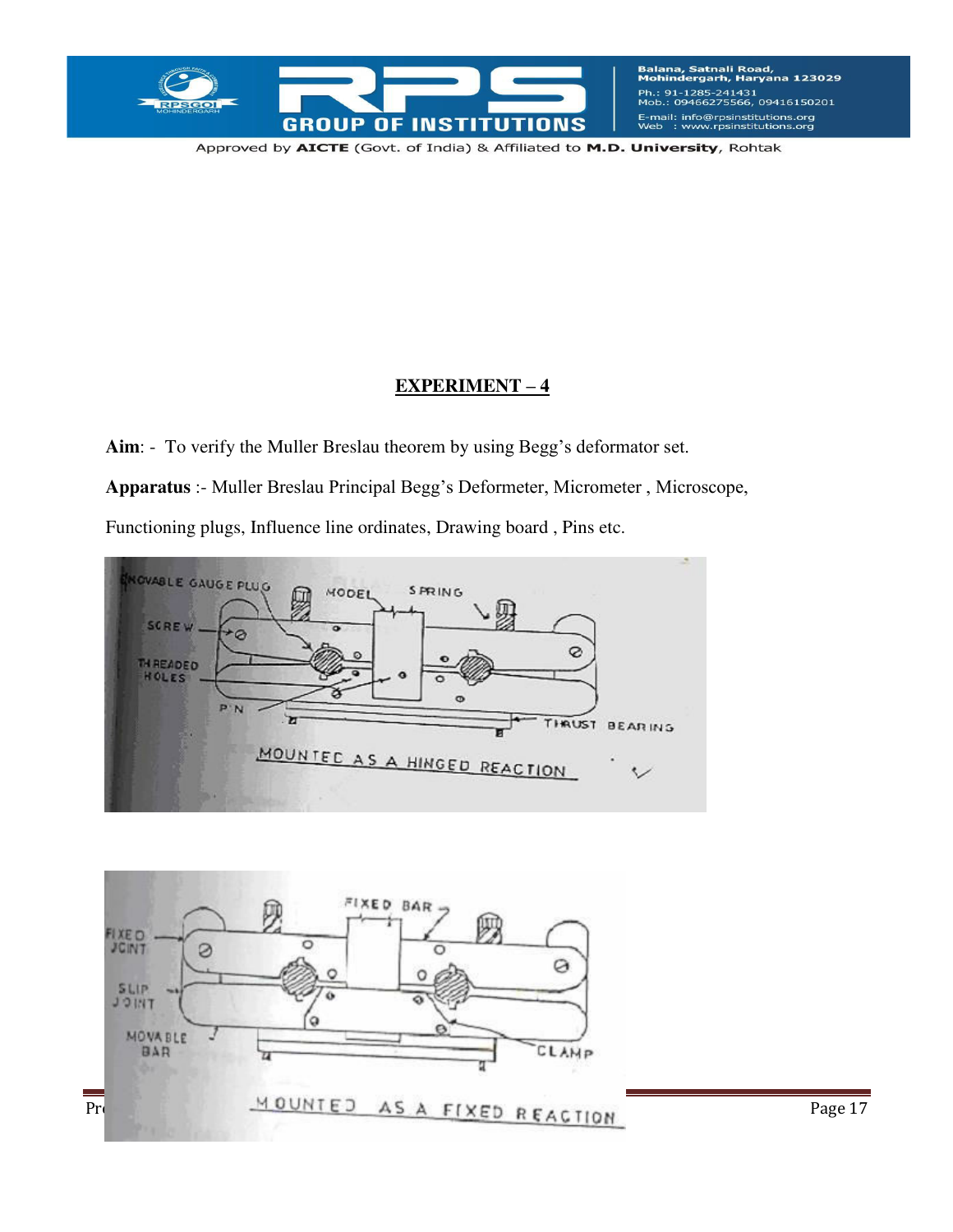

Approved by AICTE (Govt. of India) & Affiliated to M.D. University, Rohtak

**Theory** :- Various methods are available to verify Muller Breslau's Principle such as Brass wire Method, Begg's Deformeter, Eney Deformeter and Gottschalk Continostat method. The Begg's Deformeter Method is usually the most satisfactory experimental method. This principle states

"the ordinates of the influence lines for any stress element ( such as axial stress, shear moment or reaction ) at any section of the structure are proportional to those of the deflection curve which is obtained by removing the restraint corresponding to that element from the structure and introducing in its place a deformation in to the primary structure which remains.This principle is applicable to any type of structure whether statically determinate or indeterminate. Incase of indeterminate structures this principle is limited to structures, the material of which is elastic and follows Hook's law.

The application of Begg's deformeter apparatus involves the use of the relation.

 $F2 = kpn \left( \frac{\delta n}{\delta 2} \right)$ 

 $F2$  = desired force component at point 2, produced by pn.

pn= force assumed to be acting on structures at point n.

k= a constant; scale reduction factor if F2 is a moment component or unity if F2 is a thrust

or shear component.

δn = deformation introduced at point 2 in the direction of F2.

δ2=deformation introduced at point n caused by F2 and measured in the direction of pn

#### **Procedure**: -

i) Choose the problem for the study e.g. portal frame of equal / unequal legs, beams, trusses or any other structures.

ii) Choose the scale reduction factor for the linear dimensions that will give a model of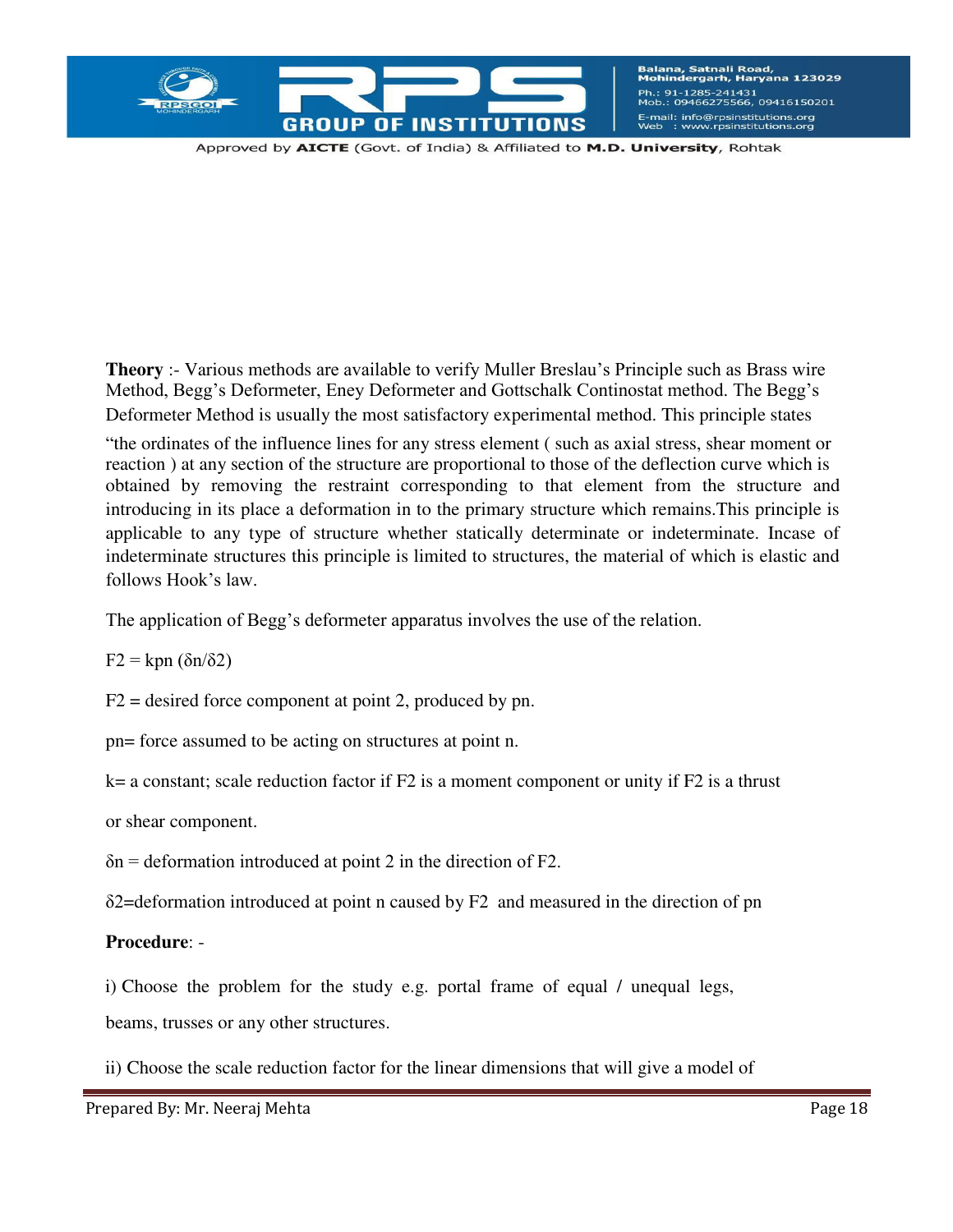

a size to be made easily and used conveniently. For most structures this factor will be of such a value as to allow the model to be cut from a standard sheet.

iii) Select the material for model e.g. plastic sheet/Acrylic/Perspex or any other desired

sheet. The width and thickness should remain same throughout the length used.

iv) Cut the model in the selected shape /size .Mark the center line throughout the model length otherwise every time one should have to find out the centre.

## **Observation Table**: -

Table - 1 Calibration of Pluge

| S. No. | Points | Thrust | Shear | Moment | Calibration<br>constant |
|--------|--------|--------|-------|--------|-------------------------|
|        |        |        |       |        |                         |
|        |        |        |       |        |                         |

## $Table - 2$

Influence Line Ordinates:-

| D.<br>No | Points                     | Thrust   |  | Shear |                                               | Moment |            |
|----------|----------------------------|----------|--|-------|-----------------------------------------------|--------|------------|
|          | ٠.<br>۷.<br>$\mathbf{3}$ . | Observed |  |       | Calculated   Observed   Calculated   Observed |        | Calculated |

**Calculation: -** The ordinate of influence line diagram obtained experimentally:

The ordinate of influence line diagram obtained analytically:

**Result :** - The Muller Breslau Principle is verified experimentally and analytically.

**Precaution:** - i) Apply the loads without any jerk.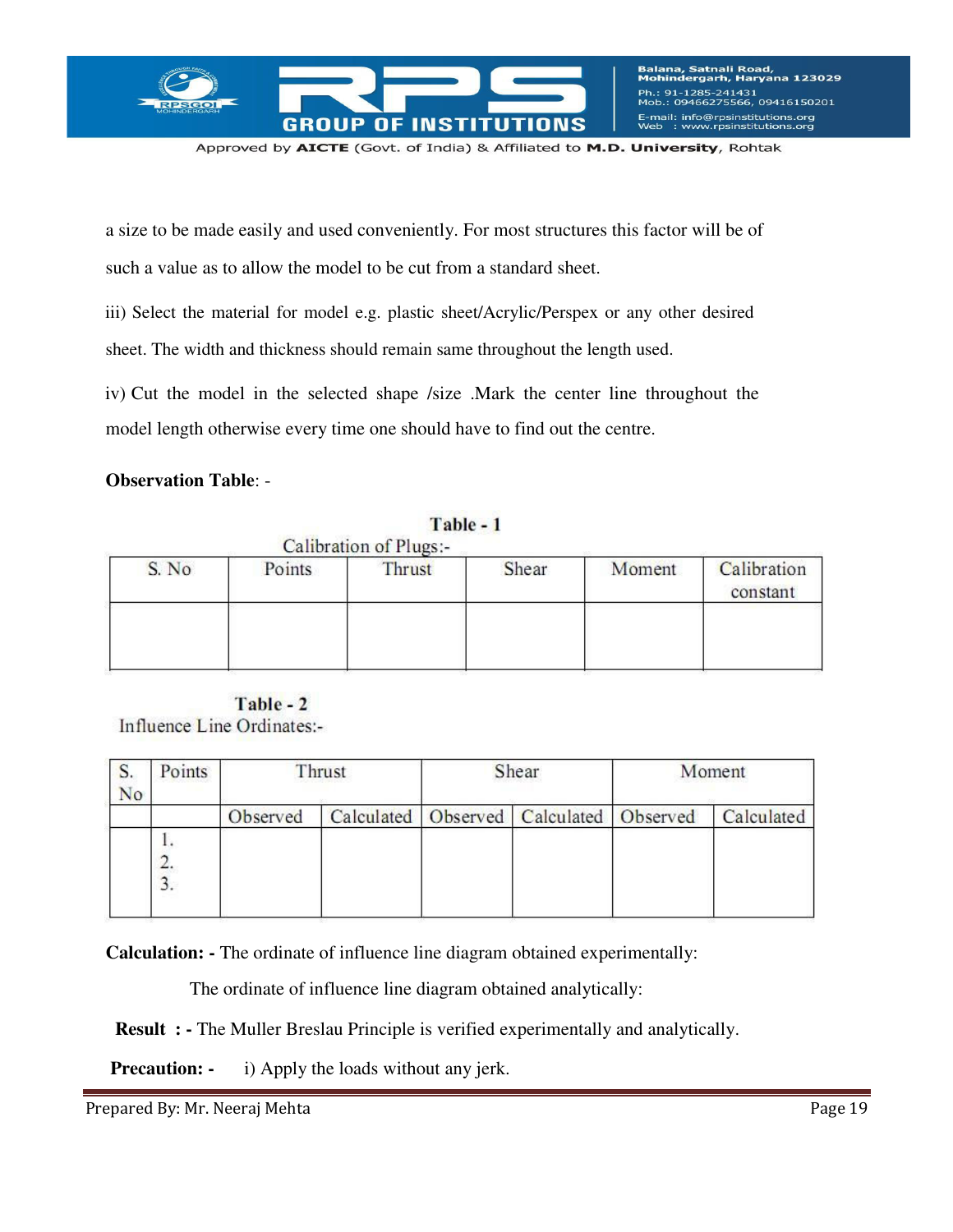

- ii) Measure the deflection to the nearest of a millimeter.
- iii) Perform the experiment at a location, which is away from any
- iv) Avoid external disturbance.
- v) Ensure that the supports are rigid. **EXPERIMENT – 5**

## **Object:-**

Experimental and analytical study of elastically coupled beam.

#### **Theory:-**

Let the internal forces in the three rods Ad, BE, and CF be  $R_1$ ,  $R_2$  and  $R_3$ 

respectively. Lengths  $AD = BE = CF = L$ 

Lengths  $AB = BC = DE = EF = L$ 

I = Moment of inertia of the cross-section of the beam ABC and the beam DEF.

 $E =$  Young's Modulus of Elasticity of the materials of the beam ABC and beam DEF.

 $E_1$ ,  $E_2$  and  $E_3$  = Modulus of elasticity of the material of rods AD, BE and CF

respectively.  $A_1$ ,  $A_2$  and  $A_3$  = Cross-sectional area of rods AD, BE and CF respectively.

$$
DD1 = y1
$$
  
EE<sub>1</sub> = y<sub>2</sub>  
FF<sub>1</sub> = y<sub>3</sub>  
EE<sub>2</sub> = (y<sub>1</sub>+y<sub>3</sub>)/2  
E<sub>2</sub>E<sub>1</sub> = (11/96) (WL<sup>3</sup>/EI) – (R<sub>2</sub>L<sup>3</sup>/6EI)

**Case I**

When support B exists, beam ABC becomes in-operative. The central deflection at point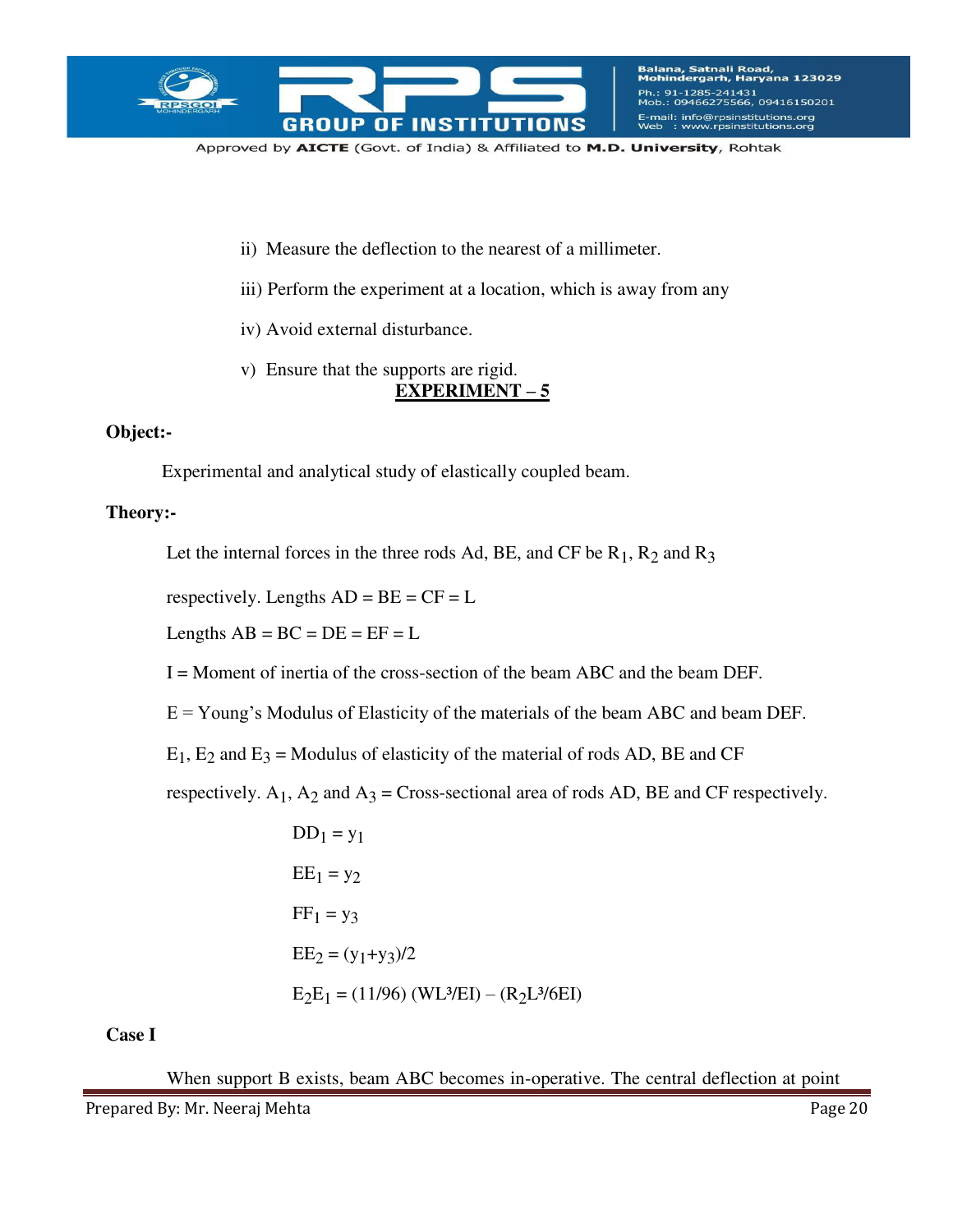

E, of beam DEF, due to load – at G and force  $R_2$  at E, Relative to the deflected portions of points D and F given by.

$$
E = (11/96) (WL3/El) – (R2L3/6El)
$$
................. (i)

Let  $y_1$  and  $y_3$  be the elongations of the rods AD and CF respectively. The total deflection of points E relative to its original positions is

$$
(y_1 + y_3)/2 + (11/96) (WL^3/EL) - (R_2L^3/6EL)
$$
 ....... (ii)

and this should be equal to the elongation of the rod BE i.e. equal to y2.

Now 
$$
y1 = R_1 L/A_1 E_1
$$
,  $y_2 = R_2 L/A_2 E_2$  and  $y_3 = R_3 L/A_3 E_3$ 

Substituting the values of y1 and y2 in equn. (ii)

R2L/A2E2 = ½ {(R1L/A1E1) + (R3L/A3E3)} + (11/96) (WL³/El ) – (R2L³/6El) ..................... (iii)

Also

$$
R_1 + R_2 + R_3 = W
$$
 (iv)

Taking moments of all forces about F

$$
R_1.2L - W \{3/2L\} + R_2.L = 0
$$
  
Or  $R_1 = 3/4W - R_2/2$  (iv)

Solving eqn. (iii), (iv) and (v) simultaneously for  $R_1$ ,  $R_2$  and  $R_3$  we obtain

$$
W = 3K_1 + K_3 + (11/12)L^3/EI
$$
  
\n
$$
R2 =
$$
  
\n
$$
K_1 = L/A_1E_1, K_2 = LA_2E_2 \text{ and } K_3 = LA_3E_3
$$

**Case 2**

If the support B were not there, beam AC will also deflect due to the load R2 applied at its centre. Here the total central deflection of point E, relative to its original positions, as given by the expression (ii) is equal to the elongation of member BE plus the central deflection of beam ABC.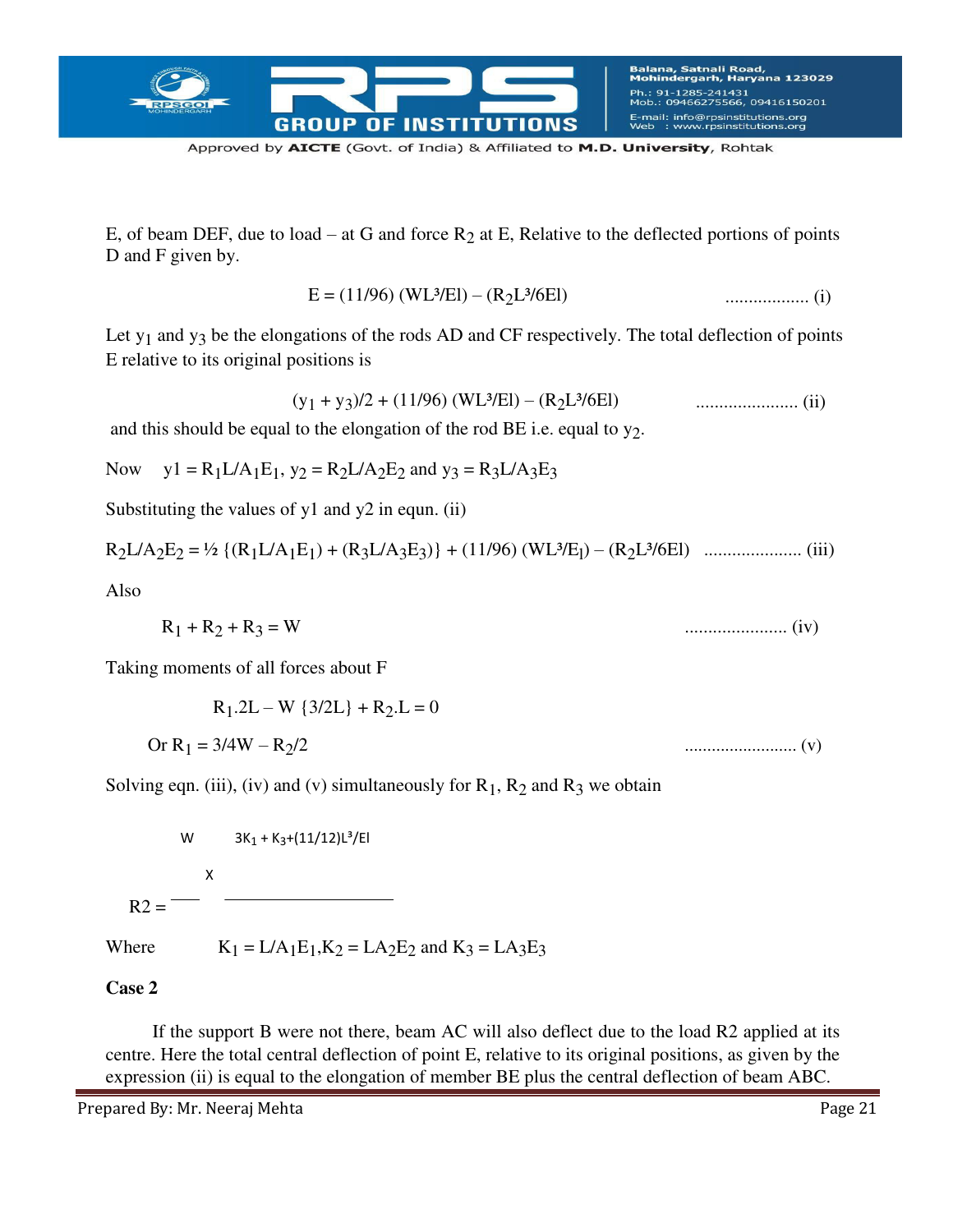

 $R_2.L/A_2E_2+R_2.L^3/6El = \frac{1}{2} \{R_1L/A_1E_1 + R_3L/A_3E_3\} + (11/96)(WL^3/El)$ 

-R2L³/6El ...................... (iii A)

Solving equs. (iii A), (iv) and (v) for  $R_1$ ,  $R_2$  and  $R_3$  simultaneously.

| w | $3K_1 + K_3 + (11/12) L^3/E$ |
|---|------------------------------|
| x |                              |

 $R2 =$ 

In expressions (vi and (vii) the quantity  $K = L/A$ . E for any spring (used as suspension rod here) is the extension of the spring per Kg. (N) of weight. This may be determined for individual springs.

**Apparatus:-** Elastically coupled beam model weights, scale etc.

#### **Procedure:-**

- (a) Plot graphs between load applied and extension in each spring. From the graph determine the value of stiffness K. (extension per unit load) for each spring.
- (b) Tighten the screw at top for case 1 to make the supports rigid, load the beam DEF at quarter point and measure extensions of springs. Start with initial load of 1kg. (10N) increments of 1kg (10N) and maximum load of 4kg (40N).

## **Precautions:-**

- (a) Increase the load on the spring gradually while finding the value of K of individual spring.
- (b) Load the lower beam without nay jerk.
- (c) Measure the extensions of the springs very accurately.

#### **Observation and calculations:**

## Table.  $K = LA.E$

| Sr. No | Spring AD | Spring BE | Spring CF |  |
|--------|-----------|-----------|-----------|--|
|        |           |           |           |  |
|        |           |           |           |  |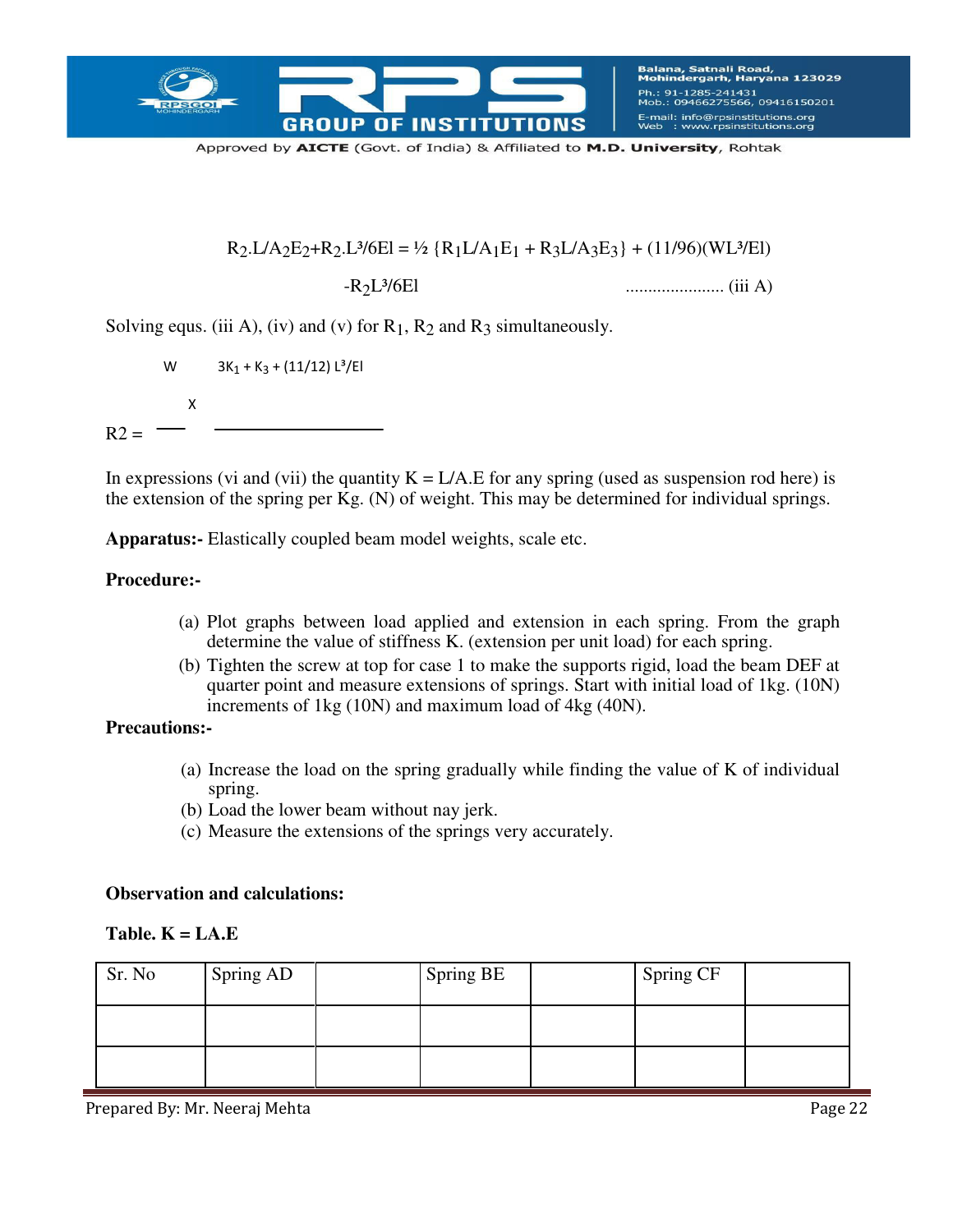

Approved by AICTE (Govt. of India) & Affiliated to M.D. University, Rohtak

## **Table 2. Observed Values of Reactions**.

| Sr. No.        | Reading at       |                  |                  |  |  |  |  |
|----------------|------------------|------------------|------------------|--|--|--|--|
|                | $R_1$ (Reaction) | $R_2$ (Reaction) | $R_3$ (Reaction) |  |  |  |  |
| Case-1.0 $kg$  |                  |                  |                  |  |  |  |  |
| 2.10 N (1kg)   |                  |                  |                  |  |  |  |  |
| 3.20 N $(2kg)$ |                  |                  |                  |  |  |  |  |
| 4.30 N (3kg)   |                  |                  |                  |  |  |  |  |

# **Table 3. Comparison of Results**

| <b>Applied Load</b> | R1 | R <sub>2</sub> | R3 | <b>Remarks</b> |
|---------------------|----|----------------|----|----------------|
| Case-1              |    |                |    | Observed       |
| 10 N (1kg)          |    |                |    | Calculated     |
| 20 N (1 kg)         |    |                |    | Observed       |
|                     |    |                |    | Calculated     |
| 30 N (1kg)          |    |                |    | Observed       |
|                     |    |                |    | Calculated     |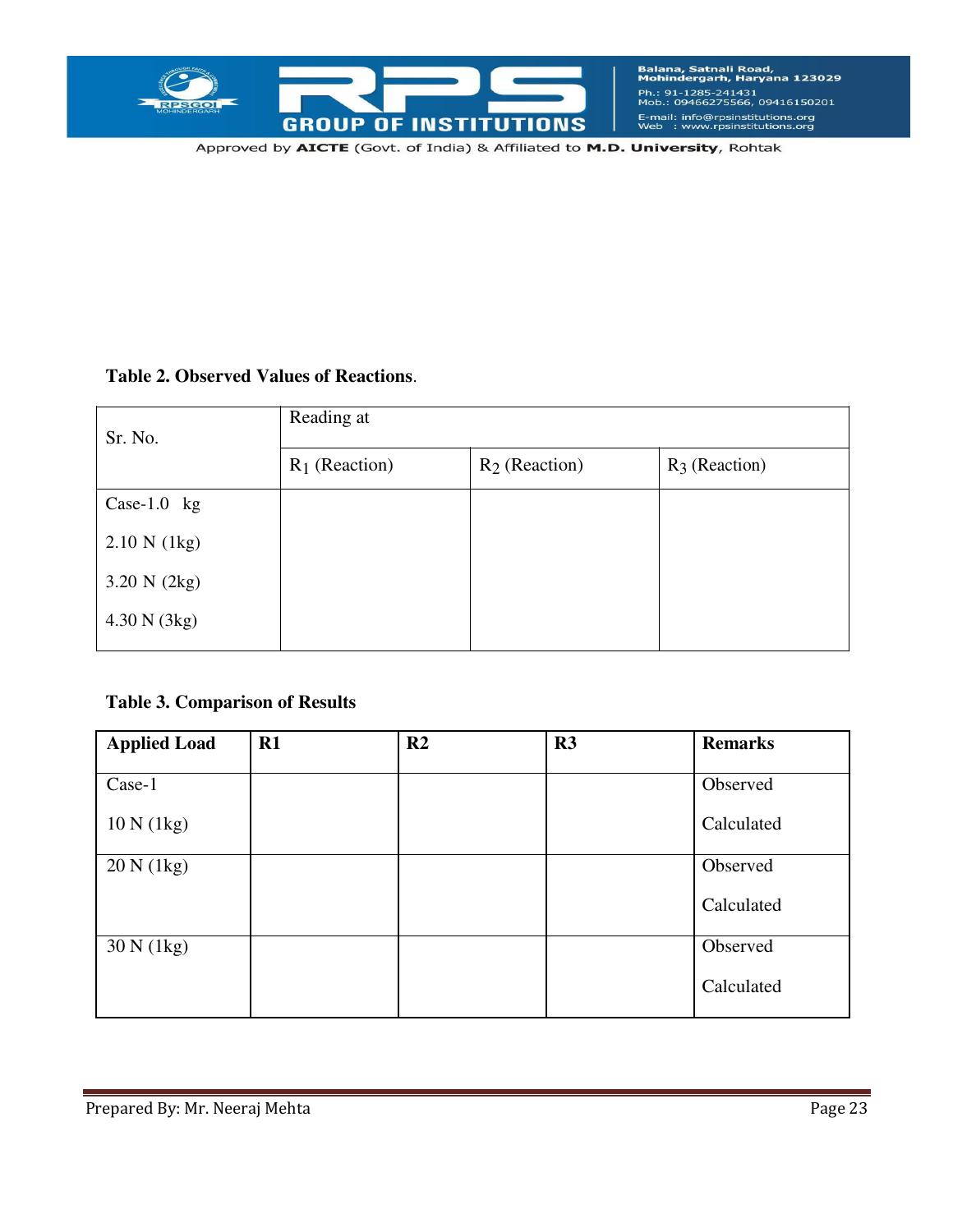

Approved by AICTE (Govt. of India) & Affiliated to M.D. University, Rohtak

# **EXPERIMENT – 6**

## **Object:-**

Sway in portal frames-demonstration.

## **Theory:-**

Sway in portal frames may be due to the following reasons:-

- i. Eccentric or unsymmetrical loading on the portal frame (Fig. i).
- ii. Unsymmetric outline of portal frame (Fig. ii).
- iii. Different end condition of the cohimns of the portal frames (Fig. iii)
- iv. Non-Uniform section of the members of the frames (Fig. iv)
- v. Horizontal loading of the supports of the frames (Fig. v)
- vi. Settlement of the supports of the frames (Fig. vi)
- vii. A combination of the above (Fig. vii)

In such cases, the joint translations become additional unknown quantities. Some additional conditions will, therefore, be required for analyzing the frames. The additional conditions of equilibrium are obtained from the consideration of the shear force exerted on the structure by the external loading. The horizontal shear exerted by a member is equal to the algebraic sum of the moments at the ends divided by the length of the members. Thus the horizontal shear resistance of all such members can be found and the algebraic sum of all such forces must balance the external horizontal loading. If any, see Fig. (viii)

Taking moments about top joint, expressions for horizontal shear at supports A and B will be

 $M_{AB} + M_{BA} - P_a$ 

 $H_A = -$ 

LAB

 $MDC + MCD$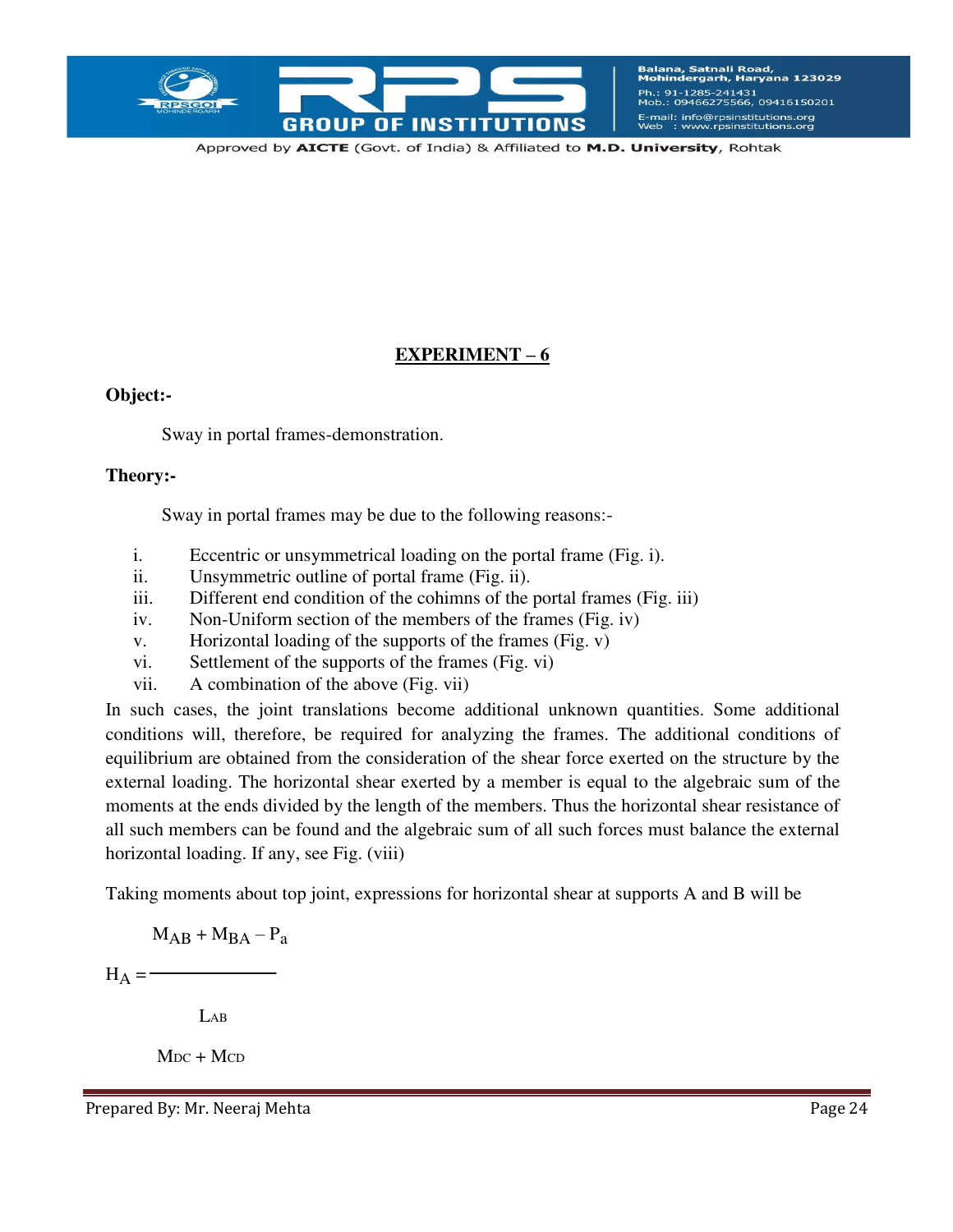

 $H_D =$ 

**LCD** 

After knowing H<sub>A</sub> and H<sub>D</sub>, we can write horizontal equilibrium equation for the frame as H<sub>A</sub> +  $H_D + P = 0$ 

This gives additional equation required. It is called shear equation/shear condition. Hence  $Q_A$  and QB and (Sway) can be found.

Similarly for case given below (sec. fig. ix)

The shear equation can be written as  $H_A + H_D + P = 0$ 

 $M<sub>BA</sub> + M<sub>AB</sub> - P<sub>a</sub>/L$ 

 $H_A =$ 

L

 $MCD + MDC$ 

 $H_P = -$ 

L

# **Apparatus:-**

Portal frames model, weights, scale and gauges etc.

## **Procedure:-**

- i. First of all confirm about the support conditions.
- ii. Note down the initial reading on the gauges and confirm that frame is horizontal prior to loading.
- iii. Apply load care fully.
- iv. Note down the horizontal deflection with the help of gauges.
- v. Calculate theoretically the sway by either slope defection method or moment distribution method.
- vi. Compare both values and find out error.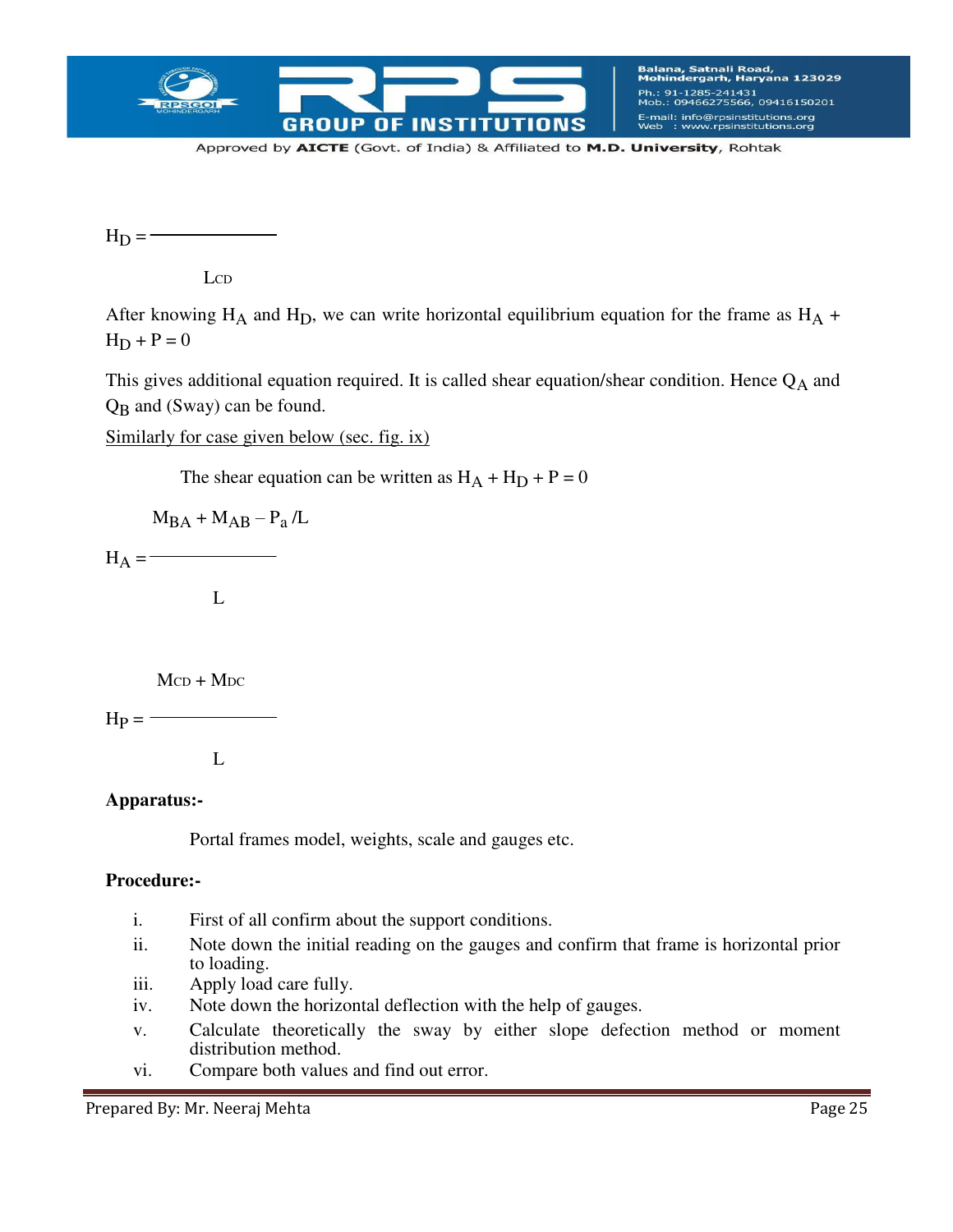

vii. Repeat the procedure for different loading conditions.

# **EXPERIMENT- 7**

## **Object:-**

To study the cable-geometry and static's for different loading conditions.

## **Theory:-**

Suspension bridges are used for highways, where the span of a bridge is more than 200m. Essentially, a suspension bridge (Fig. 1) consists of the following elements.

- i. The cable,
- ii. Suspenders
- iii. Decking, including the stiffening girder.
- iv. Supporting tower
- v. Anchorage

The traffic load of the decking is transferred to main cable through the suspenders. Since the cable is the main load bearing member, the curvature of the cable of an unstiffened bridge change as the load moves on the decking. To avoid this, the decking is stiffened by provision of either a three hinged stiffened girder. The stiffened girder transfers a uniformly distributed or equal load to each suspender, irrespective of the load position on the decking. The suspension cable is supported on either side. There are two arrangements generally used. The suspension cable may either pass over a smooth frictionless pulley and anchored to the other side, or it may be attached to a saddle placed on rollers. In the former case the tension in the cable on the two sides of the pulley are equal while in the latter case, the horizontal components of the tension on the two sides are equal since the cable cannot have a movement relative to the saddle. The cable consists of the either wire, rope, parallel wires jointed with clips or eye bar links. The cable can carry direct tension only, and the bending moment at any point on the cable is zero. The suspenders consist of round rods or ropes with turn buckler so that adjustment in their lengths may be done if required. The anchorage consists of huge mass of concrete, designed to resist the tension of the cable. Let us take the case of a cable geometry having the cable chord horizontal. (fig. ii)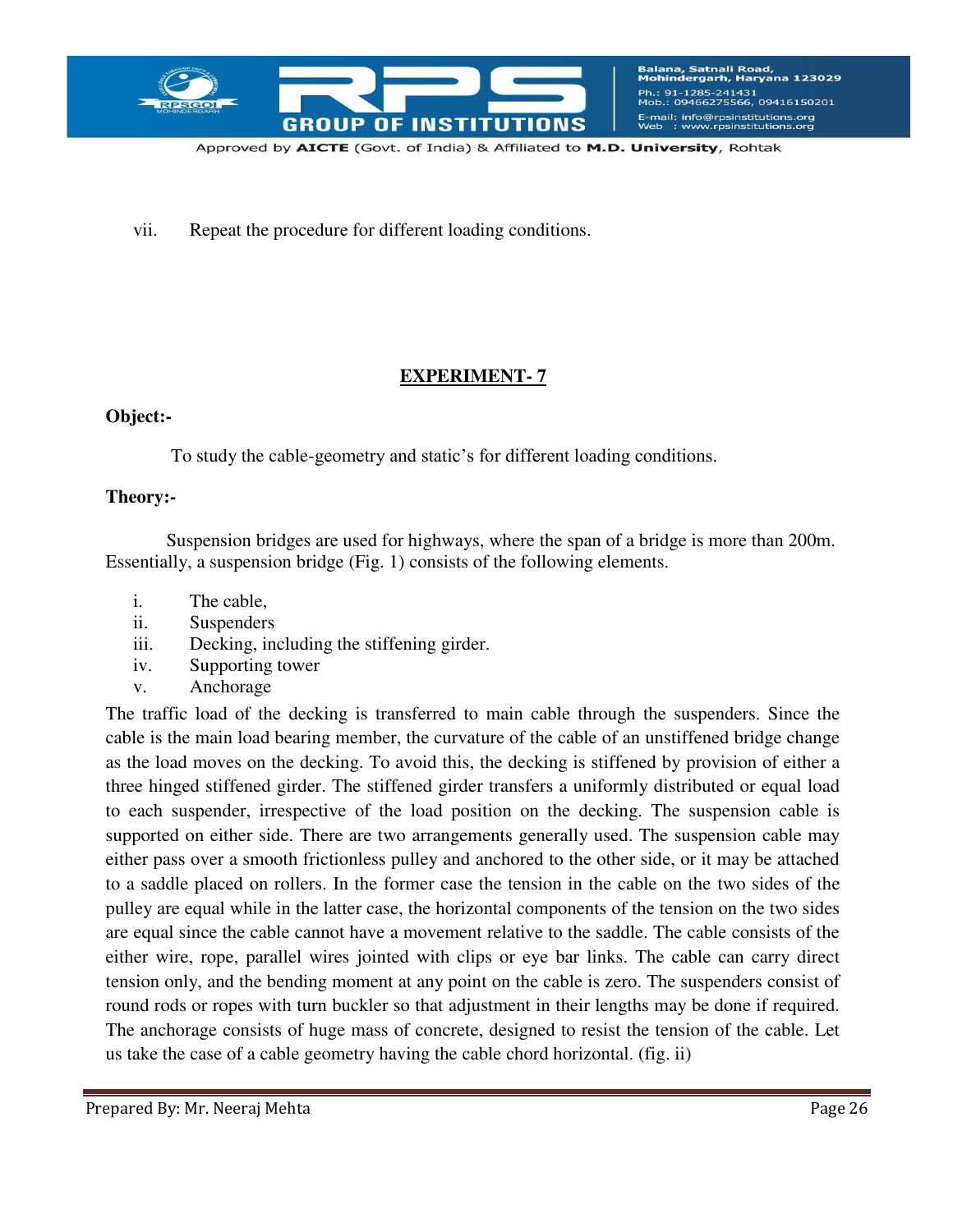

Due to symmetry,  $V_A = V_B = WL/2$ 

Where W is the intensity of loading L is the span.

C is the lowest point

Consider the equilibrium of the portion LA to left of C (Fig. iii). The left portion is in equilibrium under three forces. (i) the cable tension T at A (i.e) the resultant of H and VA. (ii) The external load WL/2 acting at L/4 from C, and (iii) The horizontal cable tension H at C. All these forces must meet at a point becomes a triangle  $AA_1E$  becomes a triangle of forces which.

$$
H/A_1E = T/AE = (WL/2)(1/AA_1)
$$
  
H = WL/2.A<sub>1</sub>E/AA<sub>1</sub> = WL/2.L/4.I/d = WL<sup>2</sup>/8d  
Hence H = WL<sup>2</sup>/8d

For cable tension: -

$$
T_A = \sqrt{V_A^2 + H^2}
$$
  

$$
T_B = \sqrt{V_B^2 + H^2}
$$

As the cable chord is horizontal  $V_A = V_B$  and hence

$$
TA = TB = T = \sqrt{(WL/2)^{2} + (WL^{2}/8d)^{2}}
$$

 $T = H \sqrt{1 + 16d^2/L^2}$ 

 $\overline{\phantom{a}}$  . The set of  $\overline{\phantom{a}}$ 

The inclination  $\beta$  of T with the vertical is given by ten  $\beta = H/V = WL^2/8d.2/WL = L/4d$ 

It should be remembered that the horizontal component of cable at any point will be equal to H.

## **Shape of the cable: -**

To determine the shape of the cable under uniformly distributed load. Substituting the value of H.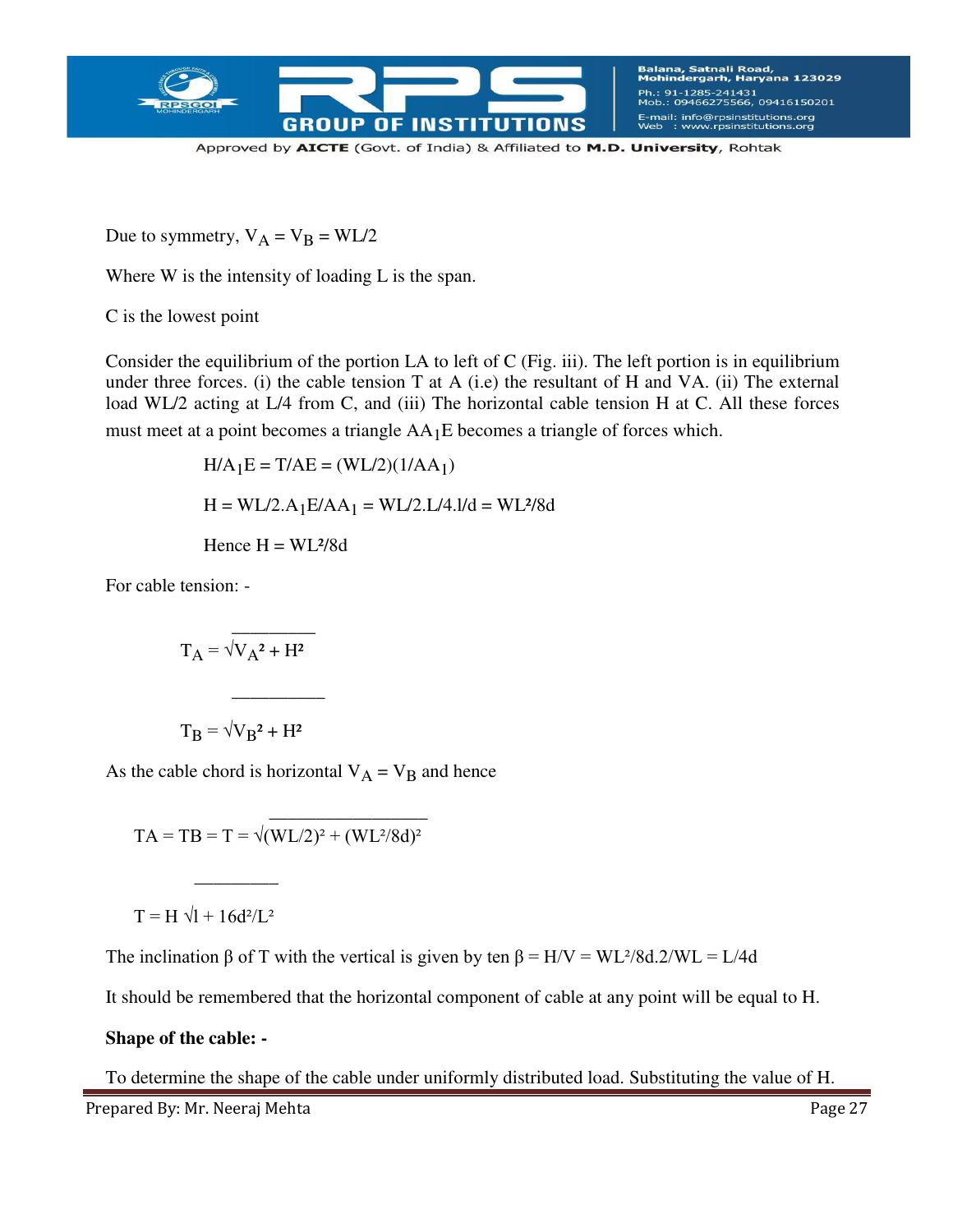

(WL<sup>2</sup>8d) 
$$
y = WLx/2 - Wx^2/2
$$
  
 $y = 4dx/L^2 (L-x)$ 

This is thus the equation of the curve with respect to the cable chord. The cable, thus takes the form of a parabola when subjected to uniformly distributed load of the parabola can be written, with C as origin as follows

> $y = Kx^2$  $x = L/2$  and  $y = d$  $K = y/x^2 = d/(L/2)^2 =$  $4d/L^2$  y =  $4d/L^2x^2$

Consider an element of length ds of the curve, having co-ordinates x and y. The total length 's' of the curve is given by

$$
2 \qquad L/2
$$

$$
S = \int ds = 2 \int [1 - (du/dx)^{2}]^{1/2}
$$

$$
0 \qquad 0
$$

By solving this, we will get  $S = L + 8/3$  d<sup>2</sup>/L

## **Apparatus: -**

Cable geometry model, weights, gauges.

## **Procedure: -**

- i. Apply the given load carefully
- ii. Note down the induced pull in the cable
- iii. Note down the forces in various suspenders from the spring balances provided.
- iv. Measure the heights of various points of the cable above girder.
- v. Plot the geometry of cable from the data taken from step (iv)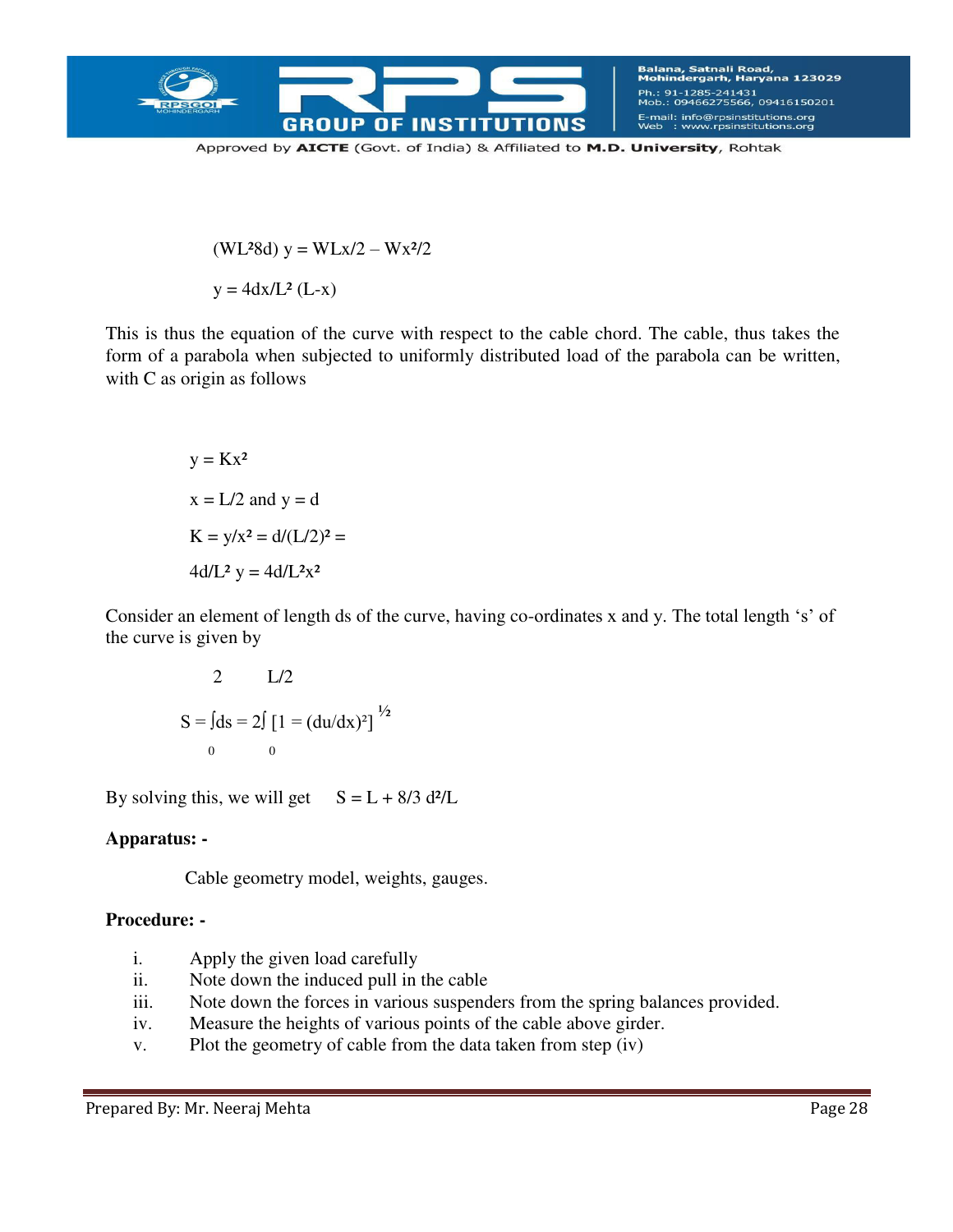

Balana, Satnali Road,<br>Mohindergarh, Haryana 123029 E-mail: info@rpsinstitutions.org<br>Web : www.rpsinstitutions.org

 $\rightarrow$  H

 $\overline{C}$ 

Approved by AICTE (Govt. of India) & Affiliated to M.D. University, Rohtak

# **DIAGRAM:-**



Unstiffened Suspension Bridge

Fig.  $-1$ 

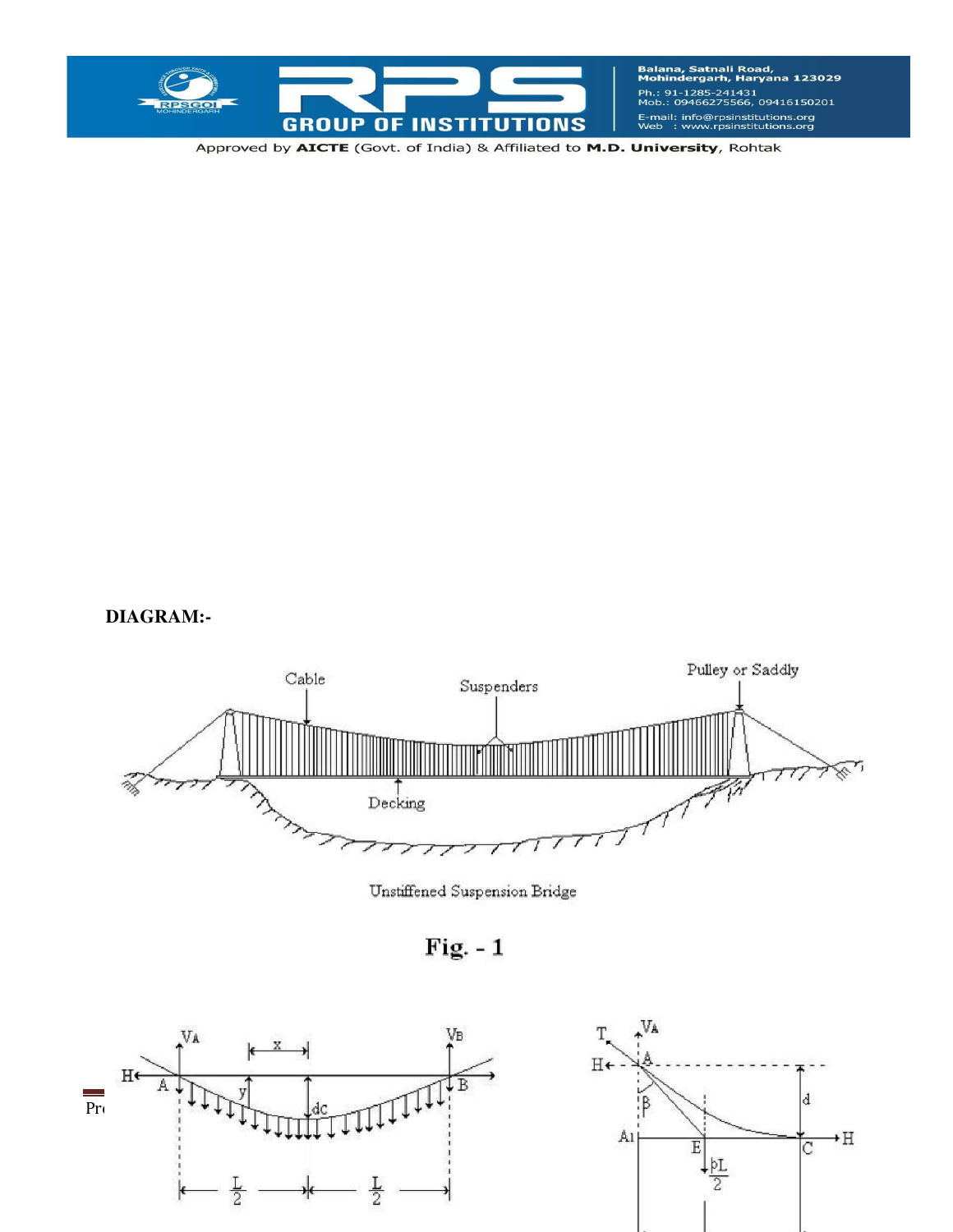

Approved by AICTE (Govt. of India) & Affiliated to M.D. University, Rohtak

## **EXPERIMENT-8**

## **Object: -**

To Plot stress strain curve for concrete.

## **Theory: -**

The results obtained from this experiment are used to study the behavior of concrete subjected to prolonged loading which has special importance as the concrete is not truly elastic material since it possesses the ability to 'creep' during and after the application of load. The phenomenon has been explained in fig. (i)

The modulus of elasticity of concrete and its corresponding compressive strength are required in the design calculations of concrete structures. In the field of Reinforced Cement Conerte design it is extensively used in the form of modular ratio.

The modulus of elasticity can be determined by measuring the compressive strain when a sample is subjected to a compressive stress. Indian Standards stipulate that height should be at least twice the diameter. Two extensometers should be used to check on eccentric loading and they should be mounted diametrical opposite.

The ultimate compressive strength of concrete shall be determined by testing three cubes at the time when the specimen is tested for determining the modulus of elasticity.

The modulus of elasticity is taken as the slope of the chord from the origin to some arbitrarily chosen point on the stress strain curve as shown in Fig. (ii). This is called secant modulus. Sometimes it is taken as slops of the tangent at the origin or the slope of tangent at some arbitrary chosen stress (called tangent modulus) but the tangent at the origin is difficult to draw accurately.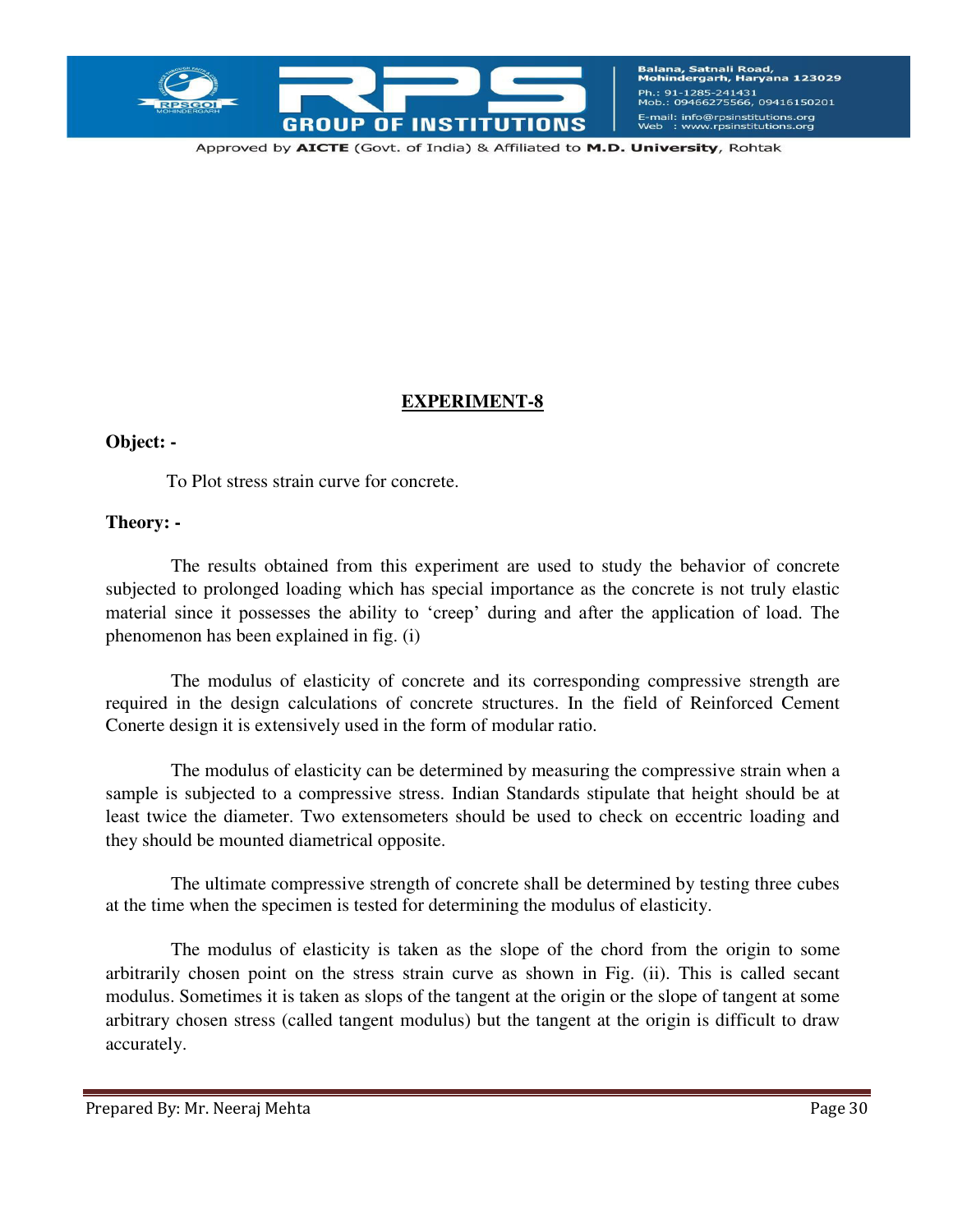

## **Apparatus: -**

Mixing pan, tamping bar, trowels, capping apparatus, Lamb's extensometer with illuminated scale and telescope, a testing machine.

#### **Procedure: -**

- (1) Take mix proportion as 1:2:4 by mass and water cement ratio as 0.50. Take 28kg of coarse aggregate, 14kg of fine aggregate and 7kg of cement and prepare the concrete mix.
- (2) Prepare three 150mm cubes and three 150x300mm cylinders.
- (3) Apply a proper capping to the top of the cylinders.
- (4) Cure these specimens under water for 28 days
- (5) Test the three cubes in wet condition for compressive strength after 28 days of curing and determine the average compressive strength.
- (6) Mount the Lamb's extensometer to a cylinder on its opposite sides and parallel to its axis. The cylinders are also tested in wet condition.
- (7) Load the cylinder at the rate of 14N/mm² per minute and at a regular interval of loading (generally two tones) record the extensometer readings.
- (8) Calculate the stress and strains for each cylinder and plot stress-strain curves of concrete.
- (9) Determine the modulus of elasticity (secant modulus) at 30 percent to cube strength.

#### **Precautions: -**

- (1) Compacting strokes should be uniformly applied over the whole surface.
- (2) The distance between the telescope and the scale should be so adjusted that a well defined image of the scale is obtained.
- (3) The specimen for determining the modulus of elasticity should be loaded and unloaded three times to the stress of one third of ultimate strength.
- (4) The compressive strain shall be read at intervals during second and third loading and if they differ by more than 5 percent. The loading should be repeated until strains of successive cycles do fall within limit.
- (5) Two extensometers should be used to check on eccentric loading.